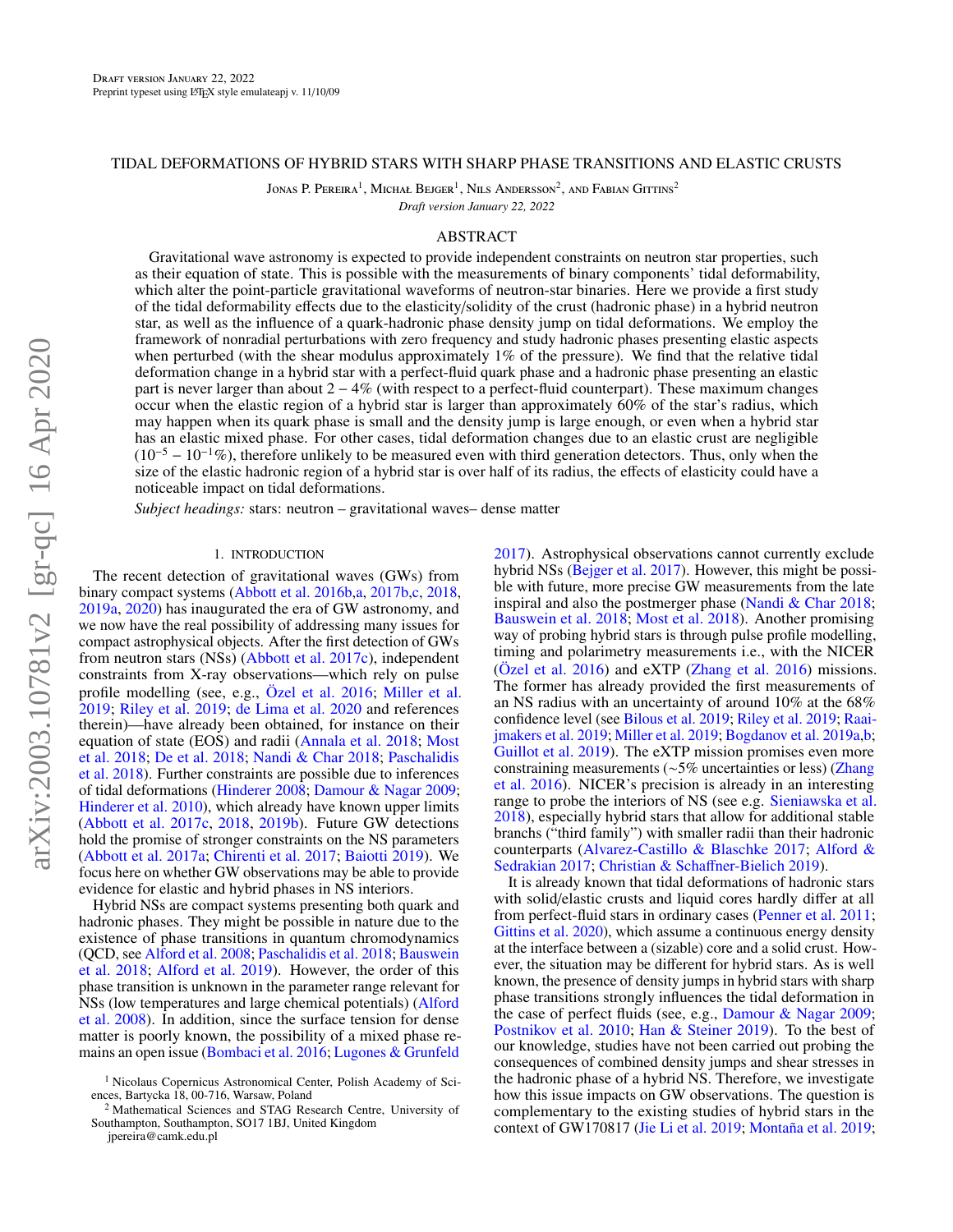[Essick et al.](#page-9-44) [2019;](#page-9-44) [Alford et al.](#page-9-25) [2019;](#page-9-25) [Han & Steiner](#page-9-41) [2019;](#page-9-41) [Bauswein et al.](#page-9-45) [2019;](#page-9-45) [Paschalidis et al.](#page-9-15) [2018;](#page-9-15) [Sieniawska et al.](#page-9-46) [2019\)](#page-9-46), which assume perfect-fluid systems. Natural motivations for our study are that a discontinuous quark-hadronic density profile might non-negligibly change the tidal deformability of solid/elastic hybrid stars and a nonzero shear modulus right from the bottom of the hadronic phase might be seen as a simplistic model for an elastic mixed phase.

It is also known that solid aspects of a quark phase could significantly change the tidal deformation of NSs [\(Lau et al.](#page-9-47) [2017,](#page-9-47) [2019\)](#page-9-48). QCD allows for such a possibility through the so-called LOFF phase, where shear stresses could be up to a thousand times larger than crustal ones [\(Mannarelli et al.](#page-9-49) [2007\)](#page-9-49). It has been reported that for purely crystalline quark stars tidal deformations could decrease up to 60% with respect to their perfect fluid counterparts [\(Lau et al.](#page-9-47) [2017\)](#page-9-47). On the other hand, if the quark phase is located inside a hadronic phase, tidal deformations are much subtler: (i) if the (elastic) quark phase extends beyond around 70% of the whole star, it still follows that the tidal deformations could change considerably; (ii) in other cases, changes with respect to a perfect fluid are expected to be small [\(Lau et al.](#page-9-48) [2019\)](#page-9-48).

For the above case in particular, lower limits on the tidal deformations coming from GW170817 [\(Radice et al.](#page-9-50) [2018;](#page-9-50) [Coughlin et al.](#page-9-51) [2019;](#page-9-51) [Radice & Dai](#page-9-52) [2019;](#page-9-52) [Kiuchi et al.](#page-9-53) [2019\)](#page-9-53) are important for probing hybrid star models and the solidity of the quark phase. In addition, maximum deformations of stars with elastic quark phases might lead to observable effects in current GW detectors [\(Haskell et al.](#page-9-54) [2007\)](#page-9-54), and may allow for the estimation of breaking strains of solid stars [\(Ushomirsky](#page-9-55) [et al.](#page-9-55) [2000\)](#page-9-55). Although the issue of the maximum deformation of solid stars is very important for determining their maximum ellipticities in general, in this work we only focus on the cases of small deformations of elastic hadronic regions of stars (solid/elastic crusts). The reason for doing so is that the elastic properties of such matter are currently better understood.

The article is arranged as follows: in Sec. [2](#page-1-0) we review the main ingredients for calculating tidal deformations of perturbed stars with static tidal deformations. Sec. [3](#page-3-0) is devoted to presenting simple quark and hadronic models for a hybrid star, which can be used to estimate tidal deformations when part of the hadronic phase is elastic. In Sec. [4](#page-4-0) we obtain the appropriate boundary conditions for hybrid stars presenting sharp phase transitions with no mixed phases. Our results regarding tidal deformations of hybrid stars with solid crusts are presented in Sec. [5.](#page-5-0) We discuss the main issues raised by our work, and provide the relevant conclusions, in Sec. [6.](#page-7-0)

We work with geometric units. Our metric signature convention is +2. Unless otherwise stated, ∆*X* is defined as the Lagrangian perturbation [\(Shapiro & Teukolsky](#page-9-56) [1986;](#page-9-56) [Anders](#page-9-57)[son & Comer](#page-9-57) [2007;](#page-9-57) [Penner et al.](#page-9-38) [2011;](#page-9-38) [Andersson et al.](#page-9-58) [2019\)](#page-9-58) of a physical quantity  $X$ , while  $\delta X$  is the corresponding Eulerian perturbation.

#### 2. FORMALISM

<span id="page-1-0"></span>The formalism we follow has been laid down by [Penner et al.](#page-9-38) [\(2011\)](#page-9-38). Here we briefly review it, focusing on the equations we will use (for further details, see [Gittins et al.](#page-9-39) [2020\)](#page-9-39). For the background hybrid stars, fluids are assumed to be perfect and hence described by the Tolman-Oppenheimer-Volkoff (TOV) system of equations, namely,

$$
\frac{dp}{dr} = -\frac{\epsilon m}{r^2} \left( 1 + \frac{p}{\epsilon} \right) \left( 1 + \frac{4\pi pr^3}{m} \right) \left( 1 - \frac{2m}{r} \right)^{-1},\tag{1}
$$

$$
\frac{dm}{dr} = 4\pi r^2 \epsilon \tag{2}
$$

$$
\frac{dv}{dr} = -\frac{2}{\epsilon + p} \frac{dp}{dr}, \qquad e^{\lambda(r)} := \left[1 - \frac{2m(r)}{r}\right]^{-1}, \tag{3}
$$

where *p* is the pressure,  $\epsilon$  is the energy density and *m* the gravitational mass at the radial distance  $r$ . The  $\lambda$  and  $\nu$  functions are related to background metric, assumed to be given by

$$
ds^{2} = -e^{\nu(r)}dt^{2} + e^{\lambda(r)}dr^{2} + r^{2}(d\theta^{2} + \sin^{2}\theta d\phi^{2}).
$$
 (4)

Tidal deformations of stars are taken to be related to nonradial perturbations with zero frequency. We work within the Regge-Wheeler gauge (Regge  $&$  Wheeler [1957\)](#page-9-59), in which case (even parity) metric perturbations ( $h_{ab} = \delta g_{ab}$ ) are diagonal and defined as

<span id="page-1-2"></span>
$$
h_{ab} = \text{diag}[H_0(r)e^{v(r)}, H_2(r)e^{\lambda(r)}, r^2k(r),
$$
  

$$
r^2 \sin^2 \theta k(r)]Y_l^m(\theta, \phi),
$$
 (5)

where  $(H_0, H_2, k)$  are functions to be determined by the Einstein field equations and  $Y_l^m$  are the spherical harmonics. Without any loss of generality, and due to the spherically symmetric background, we work with  $m = 0$  and constrain our analysis to quadrupole deformations  $(l = 2)$ .

The fluid perturbations are assumed to be given by [\(Penner](#page-9-38) [et al.](#page-9-38) [2011\)](#page-9-38)

<span id="page-1-1"></span>
$$
\xi^{r} = \frac{W(r)}{r} P_{2}; \ \xi^{\theta} = \frac{V(r)}{r^{2}} \frac{dP_{2}}{d\theta}; \ \xi^{\phi} = 0, \tag{6}
$$

where  $P_2(\theta) \propto Y_2^0$  is the Legendre polynomial of second order<br>and  $W(r)$  and  $V(r)$  are functions to be determined by the field and  $W(r)$  and  $V(\bar{r})$  are functions to be determined by the field equations and conservation laws. Covariant components of the above perturbations are obtained readily through  $\xi_a = g_{ab}\xi^b$ .<br>Note that there is no time dependence in the terms of Eq. (6). Note that there is no time dependence in the terms of Eq. [\(6\)](#page-1-1), meaning that only  $u_t$  is different from zero. From the usual condition  $u_a u^a = -1$  and Eq. [\(5\)](#page-1-2), we then get

$$
u_t = u_t^0 + \delta u_t = e^{\frac{\nu}{2}} \left( 1 - \frac{1}{2} H_0 P_2 \right), \tag{7}
$$

where  $\delta$  denotes the Eulerian perturbation.

We also take the baryon number conservation into account. It geometrically implies that the Lagrangian change of the baryon number density is given by [\(Penner et al.](#page-9-38) [2011;](#page-9-38) [Andersson et al.](#page-9-58) [2019\)](#page-9-58)

<span id="page-1-4"></span>
$$
\Delta n = \delta n + \xi^a n_{;a} = -\frac{n}{2} \mathcal{P}^{ab} \Delta g_{ab},\tag{8}
$$

where the semicolon (; ) represents the covariant derivative [\(Landau & Lifshitz](#page-9-60) [1975\)](#page-9-60) and  $P_{ab} = g_{ab} + u_a u_b$  is the projector onto the orthogonal directions of the four-velocity  $u^a$ . In addition,

<span id="page-1-3"></span>
$$
\Delta g_{cd} = h_{cd} + \xi_{c;d} + \xi_{dc}
$$
  
=  $h_{cd} + \partial_c \xi_d + \partial_d \xi_c - 2\Gamma^a_{cd} \xi_a,$  (9)

with  $\Gamma^a_{cd}$  the usual Christoffel symbols (connection coefficients) [\(Landau & Lifshitz](#page-9-60) [1975\)](#page-9-60). The Eulerian change of the energy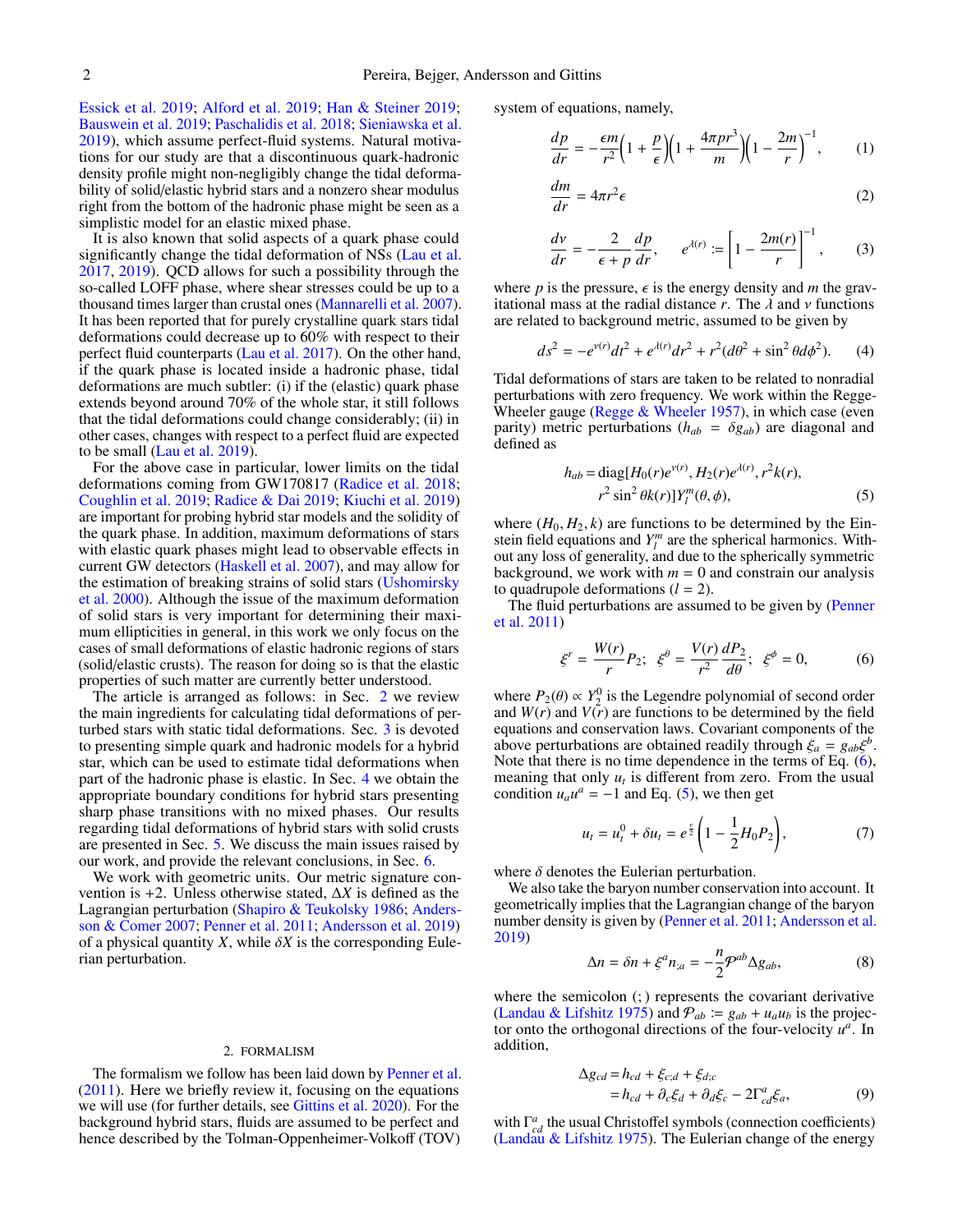momentum tensor of the fluid is assumed to be given by [\(Pen](#page-9-38)[ner et al.](#page-9-38) [2011;](#page-9-38) [Andersson et al.](#page-9-58) [2019\)](#page-9-58)

$$
\delta T_a^b = (\delta T_a^b)_{\text{perf}} + \delta \Pi_a^b, \tag{10}
$$

where the first term is the perturbation of the energy momentum tensor of the perfect-fluid  $[(\delta T_a^b)_{\text{perf}} =$  $diag[-\delta\epsilon(r), \delta p(r), \delta p(r), \delta p(r)]P_2(\theta)$  and the second term represents the contribution from shear stresses [\(Penner et al.](#page-9-38) [2011;](#page-9-38) [Andersson et al.](#page-9-58) [2019\)](#page-9-58)

<span id="page-2-0"></span>
$$
\delta \Pi_a^b = -\tilde{\mu} \left( \mathcal{P}_a^c \mathcal{P}^{db} - \frac{1}{3} \mathcal{P}_a^b \mathcal{P}^{cd} \right) \Delta g_{cd},\tag{11}
$$

with  $\tilde{\mu}$  the shear modulus. We note that this geometric formalism assumes perturbations with respect to an unstrained background configuration. For further details, see [Andersson](#page-9-58) [et al.](#page-9-58) [\(2019\)](#page-9-58) and references therein.

As stressed by [Penner et al.](#page-9-38) [\(2011\)](#page-9-38), one can check that for time-independent perturbations  $\delta \Pi_t^b = 0$ . From Eqs. [\(11\)](#page-2-0), [\(9\)](#page-1-3) and (8), it also follows that and [\(8\)](#page-1-4), it also follows that

<span id="page-2-1"></span>
$$
\delta \Pi_r^r := \delta \tilde{\Pi}_r^r P_2 = \frac{2\tilde{\mu} P_2}{3r^2} [r^2(k - H_2) + (4 - r\lambda')W - 2rW' - 6V],\tag{12}
$$

where primes indicate radial derivatives. Also,

<span id="page-2-3"></span>
$$
\delta \Pi_{\theta}^{\theta} = \frac{\tilde{\mu}}{3r^2} [(-r^2(k - H_2) - (4 - r\lambda')W + 2rW']P_2 + 6V(2P_2 - 1)],
$$
\n(13)

<span id="page-2-2"></span>
$$
\delta \Pi_{\phi}^{\phi} = \frac{\tilde{\mu}}{3r^2} \left[ \left\{ -r^2(k - H_2) - (4 - r\lambda')W + 2rW'\right\} P_2 + 6V \right], (14)
$$

$$
\delta \Pi_r^{\theta} \coloneqq \delta \tilde{\Pi}_r^{\theta} \frac{dP_2}{d\theta} = -\frac{\tilde{\mu}}{r^3} \frac{dP_2}{d\theta} [e^{\lambda} W - 2V + rV'].
$$
 (15)

As expected, from Eqs. [\(12\)](#page-2-1)–[\(14\)](#page-2-2), the trace of  $\delta \Pi_b^a$  vanishes.<br>Following Penner et al. (2011), for future reference, we define Following [Penner et al.](#page-9-38)  $(2011)$ , for future reference, we define

<span id="page-2-11"></span>
$$
T_{\theta}(r) := -2\tilde{\mu}[e^{\lambda}W - 2V + rV'] \tag{16}
$$

and

<span id="page-2-10"></span>
$$
T_r(r) := \frac{2}{3}\tilde{\mu}[r^2(k - H_2) + (4 - r\lambda')W - 2rW' - 6V], \quad (17)
$$

related to the polar and radial components of the traction in the star  $(T_{ab}n^b)$ , where  $n^b$  is the normal four-vector to a given hypersurface), respectively, which helps us to apply the relevant boundary conditions.

Now we write down the Einstein equations relevant to our analysis. When one subtracts the  $[\theta \theta]$  component of the Einstein equations from the  $[\phi\phi]$  component, with the help of Eqs.  $(13)$  and  $(14)$ , it follows that

<span id="page-2-4"></span>
$$
H_2(r) = H_0(r) + 32\pi \tilde{\mu} V(r),
$$
 (18)

confirming that solid stars spoil the equality between  $H_2$  and *H*<sub>0</sub> [\(Penner et al.](#page-9-38) [2011;](#page-9-38) [Krüger et al.](#page-9-61) [2015\)](#page-9-61), which holds for perfect fluid stars [\(Hinderer](#page-9-16) [2008;](#page-9-16) [Hinderer et al.](#page-9-18) [2010\)](#page-9-18). The [*r*θ] component of the Einstein equations tells us that

<span id="page-2-5"></span>
$$
k'(r) = \frac{8\pi}{r}(4\tilde{\mu}V - T_{\theta}) + H'_0 + H_0\nu' + 16\pi\tilde{\mu}V\nu'. \tag{19}
$$

The sum of  $[\theta\theta]$  and  $[\phi\phi]$  components, with the use of Eqs. [\(13\)](#page-2-3),  $(14)$ ,  $(18)$  and  $(19)$  and the background equations, leads to

<span id="page-2-8"></span>
$$
\delta p = \frac{T_r}{2r^2} + \frac{e^{-\lambda}}{4r^2} \{ T_\theta[r(\lambda' - \nu') - 2] - 16e^{\lambda} \tilde{\mu} V - 2rT_\theta' \} +
$$
  
+ 
$$
\frac{e^{-\lambda}}{16\pi r} H_0(\lambda' + \nu'),
$$
 (20)  
which determines the radial part of the Eulerian change of the

pressure. The [*rr*] component of the Einstein equations can be simplified with Eqs.  $(18)$  and  $(19)$ , and implies another relation for  $k(r)$ ,

<span id="page-2-12"></span>
$$
4e^{\lambda}k = H_0[6e^{\lambda} - 2 - r(\lambda' + \nu') + (r\nu')^2] + +r^2H'_0\nu' ++ 8\pi e^{\lambda}[8\tilde{\mu}V - 3T_r + 2e^{-\lambda}\tilde{\mu}r^2V(\nu')^2] -- 4\pi T_{\theta}[2 + r(\lambda' + \nu')] + 8\pi rT'_{\theta}
$$
 (21)

θ Another relevant equation is the trace of the Einstein equations. By subtracting the [*tt*] component from  $[rr] + [\theta \theta] + [\dot{\phi} \phi]$ , one gets

<span id="page-2-9"></span>
$$
16\pi r^2 e^{\lambda} (6\epsilon + 3\delta p) = -2H_0 [2 - 8e^{\lambda} + r(\lambda' + 3\nu') - r^2(\nu')^2] - H'_0 r [4 - r(\lambda' - \nu')] - 2r^2 H''_0 - 16\pi r T_\theta \nu' + 32\pi \tilde{\mu} V [r^2(\nu')^2 - 2r(\lambda' + 2\nu') + 4e^{\lambda} - 4] - 32\pi r^2 \nu' (\tilde{\mu} V)', \tag{22}
$$

where we recall that  $\delta \epsilon = \delta \epsilon(r)$  is the radial part of the Eulerian change of the energy density of the star. For completeness, the [*tt*] component of the Einstein equations implies that

$$
8\pi r^2 \delta \epsilon = -e^{-\lambda} r^2 k'' - e^{-\lambda} \left(3 - \frac{1}{2} r \lambda'\right) r k' + 2k
$$
  
+ 
$$
e^{-\lambda} r H_2' + \left[3 + e^{-\lambda} (1 - r \lambda')\right] H_2.
$$
 (23)

Consistency with the case where perturbations have zero frequency is only obtained when the NS EOS is barotropic [\(Penner et al.](#page-9-38) [2011\)](#page-9-38), that is, when  $p = p(\epsilon)$ , which results in

<span id="page-2-6"></span>
$$
\delta \epsilon = \left(\frac{\partial \epsilon}{\partial p}\right) \delta p \equiv \frac{1}{c_s^2} \delta p,\tag{24}
$$

where  $c_s^2$  is the adiabatic speed of the sound.

From thermodynamical considerations, one can easily show that [\(Penner et al.](#page-9-38) [2011\)](#page-9-38)

<span id="page-2-7"></span>
$$
\Delta \epsilon \equiv \left( \delta \epsilon + \frac{W}{rc_s^2} p' \right) P_2 = (p + \epsilon) \frac{\Delta n}{n}.
$$
 (25)

From Eqs.  $(5)$ ,  $(6)$ ,  $(8)$  and  $(9)$ , it follows that

$$
\Delta n = -\frac{n}{2r^2} \left[ r^2 (H_2 + 2k) + W(r\lambda' + 2) + 2W'r - 12V \right] P_2.
$$
 (26)

When the above equation is combined with Eqs.  $(24)$  and  $(25)$ ,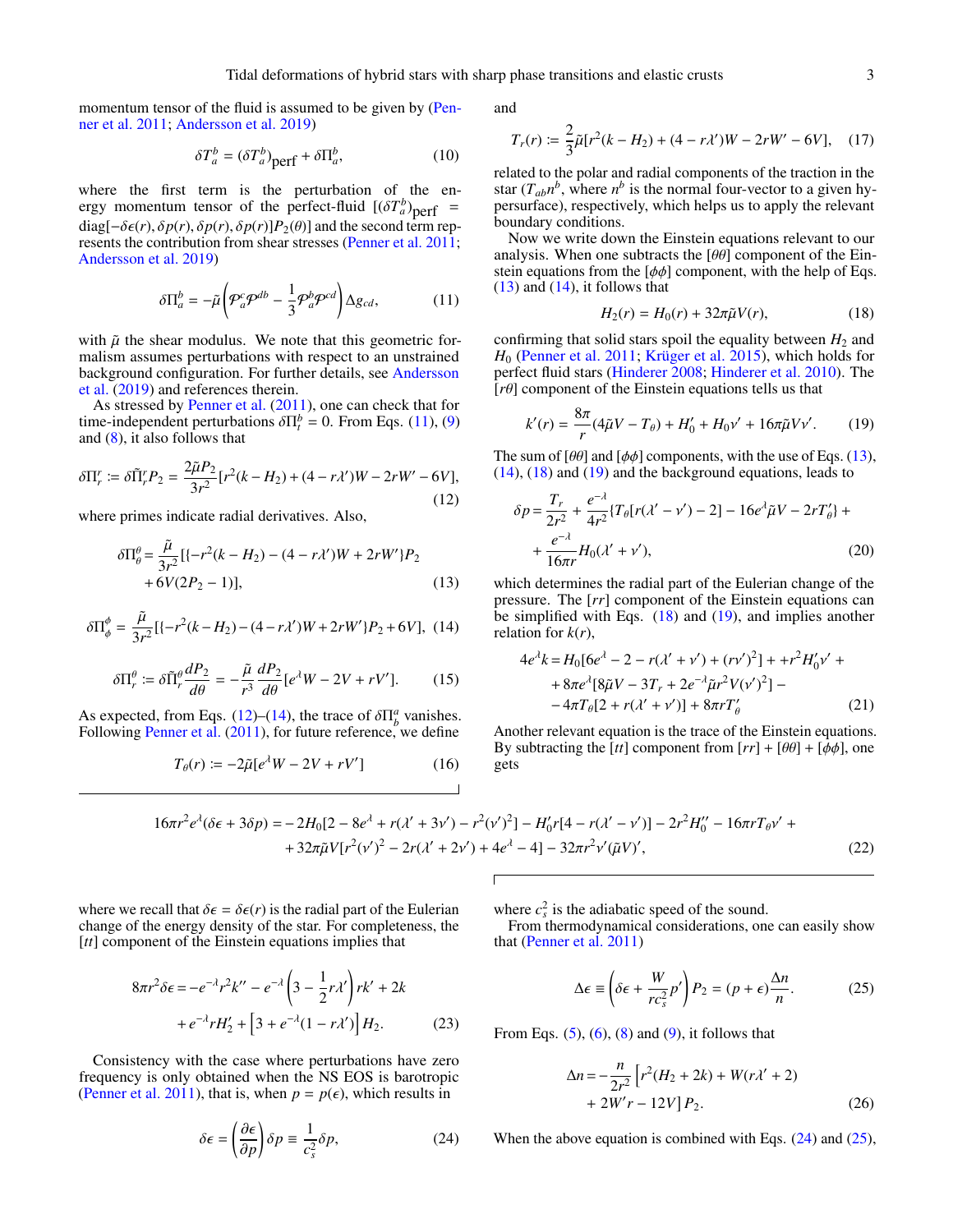one gets an additional equation for  $\delta p$ , namely,

$$
\delta p = -c_s^2 \frac{p + \epsilon}{2r^2} \left[ r^2 (H_2 + 2k) + W \left( r \lambda' + 2 - \frac{r \nu'}{c_s^2} \right) + 2W' r - 12V \right].
$$
\n(27)

Other equations, e.g. associated with the components of  $(T_b^a)_{;a} = 0$ , may also be deduced. They are the, usually not obvious, consequence of the field equations, hence it is enlightening to write them down. From  $(T_r^a)_{;a} = 0$ , it follows that

<span id="page-3-3"></span>
$$
\delta \Pi_r' \left( \frac{6}{r} + v' \right) - (\epsilon + p)H'_0 P_2 + 2(\delta p P_2 + \delta \Pi_r')' +
$$
  

$$
(\delta p + \delta \epsilon)P_2 v' - 12\delta \tilde{\Pi}_r^{\rho} P_2 + 2p' + (p + \epsilon)v' = 0. \quad (28)
$$

Consider now  $(T^a_{\theta})_{;a} = 0$ , which implies that

<span id="page-3-4"></span>
$$
2 \tilde{\mu} [r^2 (H_2 - k) + 18V + (r\lambda' - 4)W + 2rW'] +
$$
  
\n
$$
3 r^2 \left\{ 2\delta p - H_0 (p + \epsilon) + e^{-\lambda} r^2 \left[ 2(\delta \tilde{\Pi}_r^{\theta})' + \delta \tilde{\Pi}_r^{\theta} \left( \frac{8}{r} - \lambda' + \nu' \right) \right] \right\}
$$
  
\n= 0. (29)

This equation reduces to  $\delta p = H_0(\epsilon + p)/2$  when  $\tilde{\mu} = 0$ (perfect-fluid case). It is in full agreement with Eq.  $(20)$  because  $8\pi re^{\lambda}(p + \epsilon) = (\lambda' + \nu')$ . These equations will be useful when we deduce the appropriate boundary conditions to the when we deduce the appropriate boundary conditions to the perturbations (Sec. [4\)](#page-4-0).

### 3. DENSE MATTER MODELS

<span id="page-3-0"></span>In this first approach to hybrid stars, we assume a simplified model that contains some aspects of more realistic systems. For the quark phase, we mostly assume the Bag-like EOS [Alford](#page-9-62) [et al.](#page-9-62) [\(2005\)](#page-9-62), such that the grand thermodynamic potential is given by

<span id="page-3-1"></span>
$$
\Omega = -p = -\frac{3}{4\pi^2} a_4 \mu^4 + \frac{3}{4\pi^2} a_2 \mu^2 + B,\tag{30}
$$

where  $\mu \equiv (\mu_u + \mu_s + \mu_d)/3$  is the averaged quark chemical potential,  $a_A$  is a constant accounting for the strong interacpotential, *a*<sup>4</sup> is a constant accounting for the strong interactions between quarks,  $a_2$  is another constant which takes into account quark finite masses, quark pairing (color superconductivity), etc., and *B* is a third constant encompassing the nontrivial vacuum of QCD [\(Alford et al.](#page-9-62) [2005\)](#page-9-62). In the above expression, we have ignored the grand thermodynamic potential of electrons,  $\Omega_e$ , because it is usually much smaller than that of the quarks [\(Pereira et al.](#page-9-63) [2018\)](#page-9-63). From Eq. [\(30\)](#page-3-1), one can easily obtain other relevant thermodynamic quantities, such as the baryon number density  $n_b = -1/3(\partial \Omega/\partial \mu)$  and  $\epsilon = 3\mu n_b - p$ . From the above relations, one could isolate  $\mu$ and get the following EOS [\(Pereira et al.](#page-9-63) [2018\)](#page-9-63)

$$
p(\epsilon) = \frac{1}{3}(\epsilon - 4B) - \frac{a_2^2}{12\pi^2 a_4} \left[ 1 + \sqrt{1 + \frac{16\pi^2 a_4}{a_2^2}(\epsilon - B)} \right], (31)
$$

which generalizes the usual bag model. For the hadronic phase we consider either an effective polytropic EOS of the form  $p = K \epsilon^2$  (*n* = 1 of  $p = K \epsilon^{1 + \frac{1}{n}}$ ,  $K = 100$  km<sup>2</sup> [\(Penner et al.](#page-9-38) 2011)), or work with hybrid star models involving the SL x4 [2011\)](#page-9-38)), or work with hybrid star models involving the SLy4 EOS [\(Douchin & Haensel](#page-9-64) [2001;](#page-9-64) [Sieniawska et al.](#page-9-46) [2019\)](#page-9-46) and a relativistic mean field theory using the NL3 parameterization [\(Pereira et al.](#page-9-63) [2018\)](#page-9-63), connected to the BPS EOS [\(Baym et al.](#page-9-65) [1971\)](#page-9-65) for lower densities. For the model containing the SLy4

EOS, following [Sieniawska et al.](#page-9-46) [\(2019\)](#page-9-46), we assume that it is connected to a relativistic polytropic EOS [\(Tooper](#page-9-66) [1965\)](#page-9-66) at a baryon density  $n_0$  (freely chosen) with pressure  $p = \kappa_{eff} n_b^2$ <br>and mass energy density  $\varepsilon(n_0) = p(n_0)/(2\kappa - 1) + n_0 m_c^2$  where and mass-energy density  $\epsilon(n_b) = p(n_b)/(y-1) + n_bmc^2$ , where  $\epsilon_{\alpha\beta}$ ,  $\gamma$  and  $m_b$  are free parameters  $(m_b$  denoting the mass of the  $\kappa_{ef}$ ,  $\gamma$  and  $m_b$  are free parameters ( $m_b$  denoting the mass of the baryon in that phase, and  $n<sub>b</sub>$  the baryon density), and extends up to  $n_1$  (transition baryon density of choice), where there is a sharp phase transition with a given energy density jump (free parameter). For baryon densities larger than  $n_1$  we assume a quark phase described by a simple approximation to the bag model [\(Zdunik](#page-9-67) [2000\)](#page-9-67), in the form of  $p = \alpha(\epsilon - \epsilon_*)$ , with  $\alpha$  a constant representing the square of the speed of sound, and  $\epsilon_{*}$  a free parameter, denoting the density of the quark phase at zero pressure. Continuity of the pressure and specification of the energy density at the hadronic-quark interface uniquely fixes  $\epsilon_{*}$ . For the particular models we will use, we set  $\gamma = 4.5$ ,  $n_1 = 0.335$  fm<sup>-3</sup><br> $f_{\text{sat}} = 2.7 \times 10^{-7}$  $n_1 = 0.335$  fm<sup>-3</sup> (above twice the nuclear saturation density,  $\epsilon_{\text{sat}} = 2.7 \times 10^{14} \text{ g cm}^{-3}$  and  $\alpha = 1$  to also investigate<br>properties of stiff quark matter (see Figure 9 of Sieniawska properties of stiff quark matter (see Figure 9 of [Sieniawska](#page-9-46) [et al.](#page-9-46) [2019](#page-9-46) and the text therein for more details).

Table [1](#page-3-2) summarizes the main aspects of the hybrid star models we use in this work. We assume the Maxwell construction (constancy of the pressure and the chemical potential at a sharp phase-splitting surface) [\(Bauswein et al.](#page-9-24) [2018\)](#page-9-24) to determine the aspects of background hybrid stars. For the HS1 and HS3 models, we take the density jump at the quark-hadronic phase interface as a free parameter. In the case of the HS1 model in particular, given a  $\eta := \epsilon_q/\epsilon_h - 1$  (possible values for  $\eta$  are in the range  $0 - 2.0$ ), where  $\epsilon_q$  is the density at the top of the quark phase and  $\epsilon_h$  the density at the bottom of the hadronic phase, from  $p_q = p_h$  at the quark-hadronic phase transition surface one can easily find either  $\epsilon_q$  or  $\epsilon_h$ , which then allows for the determination of the phase transition pressure and the chemical potential. For the HS2 model,  $\eta$  is uniquely found by the Maxwell construction.

TABLE 1 Main aspects of the hybrid star models used in our work.

<span id="page-3-2"></span>

| Hybrid          | Quark Model                                                           | η                                              | Hadronic                     |
|-----------------|-----------------------------------------------------------------------|------------------------------------------------|------------------------------|
| Model           | $rac{B^{\frac{1}{4}}}{\text{MeV}}$ , $a_4$ , $rac{a_2^2}{\text{MeV}}$ | $\left(\frac{\epsilon_q}{\epsilon_h}-1\right)$ | Model                        |
| HS <sub>1</sub> | (137, 0.40, 100)                                                      | free                                           | Polyt. $(n=1)$               |
| HS <sub>2</sub> | (140, 0.55, 100)                                                      | $\approx 0.45$                                 | $BPS + NL3$                  |
| HS3             | Bag with $c_s^2 = 1$                                                  | free                                           | SLy4+Polyt. $(\gamma = 4.5)$ |
|                 |                                                                       |                                                |                              |

We take the quark phase to be a perfect fluid, even though it is also theoretically possible that the quark phase is elastic [\(Mannarelli et al.](#page-9-49) [2007\)](#page-9-49). Unless otherwise stated, we assume that the hadronic phase is elastic only for densities below  $\epsilon \approx 2 \times 10^{14}$  g cm<sup>-3</sup> ( $\approx 2/3$  of the nuclear saturation density)<br>(Ducoin et al. 2011). For the shear modulus, we take the simple [\(Ducoin et al.](#page-9-68) [2011\)](#page-9-68). For the shear modulus, we take the simple linear model [\(Penner et al.](#page-9-38) [2011;](#page-9-38) [Chamel & Haensel](#page-9-69) [2008\)](#page-9-69)

<span id="page-3-5"></span>
$$
\tilde{\mu}(r) = \kappa p(r) + \tilde{\mu}_0,\tag{32}
$$

where  $\kappa$  and  $\tilde{\mu}_0$  are given constants.

Naturally, our models (for the EOSs and the shear modulus) are simplistic but they are expected to give us the main aspects hybrid stars with elastic hadronic regions (solid crusts)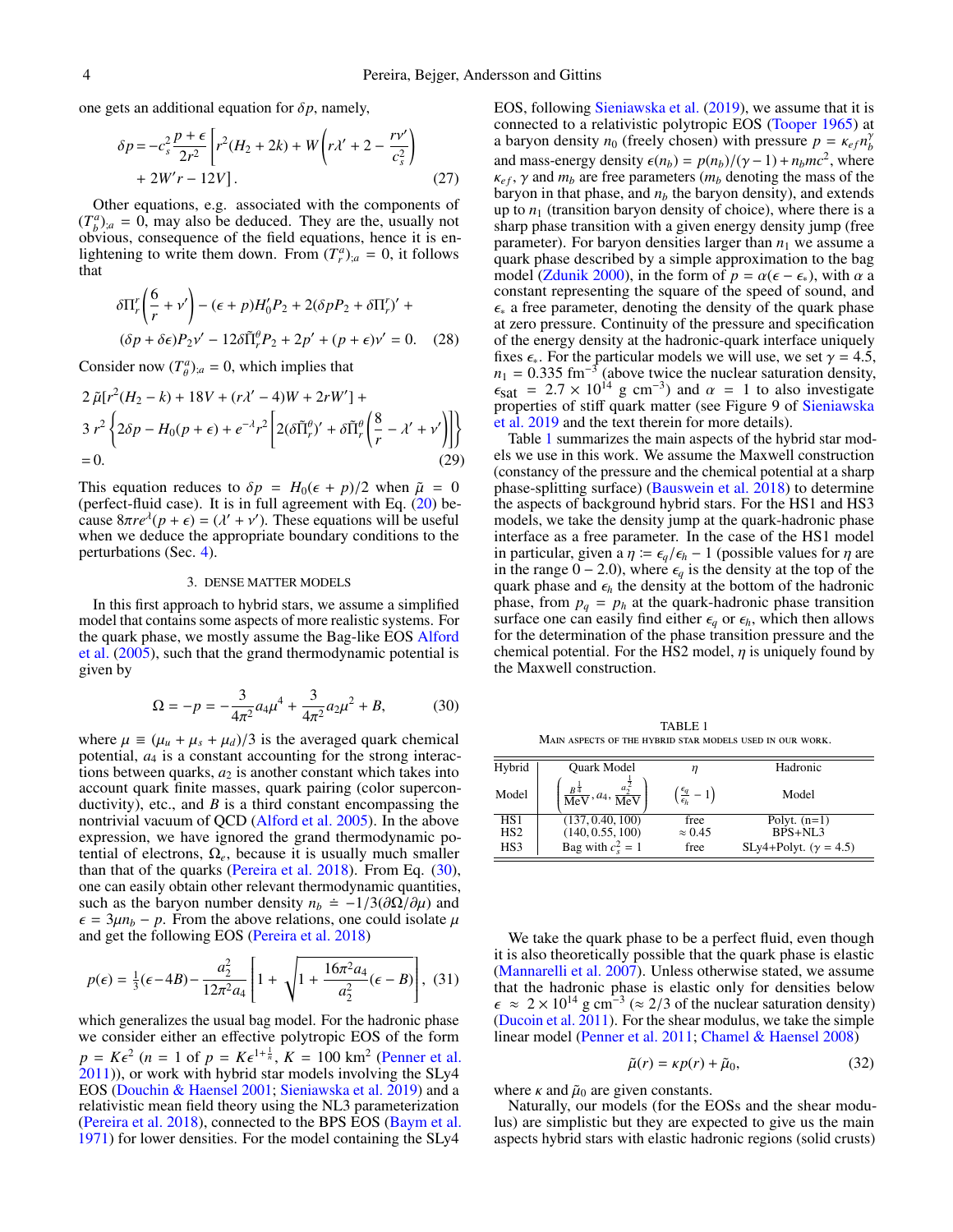should present, which could be used as input for more accurate descriptions. We assume that the solid crust ends at the density  $10^7$  g cm<sup>-3</sup>, where the envelope (or the ocean) of a NS is supposed to start [\(Penner et al.](#page-9-38) [2011;](#page-9-38) [Haensel et al.](#page-9-70) [2007\)](#page-9-70).[§](#page-0-0)

### 4. BOUNDARY CONDITIONS

<span id="page-4-0"></span>In order to integrate the Einstein equations and obtain the tidal deformations, one needs to impose appropriate boundary conditions at the center, the liquid-elastic interfaces and the surface of the star. We describe them here.

At the center of a hybrid star, we impose that all functions are regular. In other words, we expand a given function *F* as [\(Krüger et al.](#page-9-61) [2015\)](#page-9-61)

<span id="page-4-1"></span>
$$
F(r) = F_0 + \frac{1}{2}F_2r^2 + O(r^4),
$$
\n(33)

where the coefficients  $F_0$  and  $F_2$  are to be determined from the field equations (the symmetry of the field equations render first order terms null, [Krüger et al.](#page-9-61) [2015\)](#page-9-61). One also needs to expand the background quantities  $\epsilon$ , *p*,  $\lambda$  and  $\nu$  in the same fashion. One can always express second order corrections to the background  $(F_2$  in Eq. [33\)](#page-4-1) in terms of the solutions to the TOV equations; for the explicit expressions, see [Krüger](#page-9-61) [et al.](#page-9-61) [\(2015\)](#page-9-61). Naturally, when working numerically, one could directly find second order corrections to the background in terms of their second derivatives. When zeroth and second order coefficients to the perturbations are found, one has the initial conditions to start the core integration.

For a liquid-elastic interface, boundary conditions could be easily found from aspects of the extrinsic curvature. We restrict ourselves to the case of no surface degrees of freedom (continuity of the extrinsic curvature, see [Poisson](#page-9-71) [2004\)](#page-9-71). We assume that a liquid-elastic interface is described by  $\Psi =$  $r - R_{le} - \xi^r = 0$ , where  $R_{le}$  is the background liquid-elastic phase transition radius.<sup>1</sup> Standard calculations for the extrinsic phase transition radius.[¶](#page-0-0) Standard calculations for the extrinsic curvature  $(K_{\beta}^{a}, \{a, b\} = t, \theta, \varphi)$  [\(Finn](#page-9-72) [1990;](#page-9-72) [Gittins et al.](#page-9-39) [2020\)](#page-9-39)<br>lead to the following nontrivial components at  $r = R_{\alpha}$ . lead to the following nontrivial components at  $r = R_{le}$ :

<span id="page-4-2"></span>
$$
\delta K_t^t = -4e^{-\frac{1}{2}\lambda(R_{le})}P_2\left(H_0' + \frac{1}{2}H_2v' - \frac{W}{r}v'' + \frac{1}{2}\frac{W}{r}v'\lambda'\right)_{r=R_{le}}\tag{34}
$$

and

<span id="page-4-5"></span>
$$
\delta K^{\theta}_{\theta} = \delta K^{\phi}_{\phi} = -\frac{4}{R_{le}^{2}} e^{-\frac{1}{2} \lambda(R_{le})} P_{2} (rH_{2} - r^{2}k' + W\lambda')_{r=R_{le}}.
$$
 (35)

The continuity of the extrinsic curvature implies the terms in parenthesis in the above equations have null jumps. (Note that the background components of the extrinsic curvature [\(Gittins](#page-9-39) [et al.](#page-9-39) [2020\)](#page-9-39) are automatically continuous when the Maxwell construction is assumed.) From Eq. [\(34\)](#page-4-2), one readily finds that

<span id="page-4-3"></span>
$$
[H'_0]_-^+ = 8\pi e^{\lambda(R_{le})} \frac{W}{R_{le}} [\epsilon]_-^+ - 16\pi \mu^+ V^+ \nu', \qquad (36)
$$

where we have made use of  $[v'' - v'\lambda'/2]^+ = 8\pi e^{\lambda}[ \epsilon]^+$  (see<br>e.g. Landau & Lifshitz 1975 for the precise expression for e.g. [Landau & Lifshitz](#page-9-60) [1975](#page-9-60) for the precise expression for bottom of an elastic phase (top of the liquid phase), which  $\mu'' - \nu' \lambda'/2$  and Eq. [\(18\)](#page-2-4). In addition, "+" ("-") relates to the ottom of an elastic phase (top of the liquid phase), which implies that  $\tilde{\mu}^-=0$ . The continuity of the induced metric at  $r = R_{\mu}$  also leads to  $[W]^+ = 0$  (see Gittins et al. 2020 for  $r = R_{le}$  also leads to  $[W]^+ = 0$  (see [Gittins et al.](#page-9-39) [2020](#page-9-39) for further details). From Eq. [\(6\)](#page-1-1), it follows that  $[\xi^r]^{\perp} = 0$ . It turns out the null discontinuity of  $K^{\theta}$  does not add a new jump turns out the null discontinuity of  $K^{\theta}_{\theta}$  does not add a new jump condition. This could be readily seen from Eqs. [\(19\)](#page-2-5) and [\(36\)](#page-4-3) and the fact that  $[\lambda']_{-}^{+} = 8\pi re^{\lambda}[\epsilon]_{-}^{+}$ .<br>The interface condition of other

The interface condition of other functions could be more easily found when perturbation equations are promoted to distributions.[∗∗](#page-0-0) For an alternative and equivalent results based on the continuity of the induced metric and extrinsic curvature, see [\(Gittins et al.](#page-9-39) [2020\)](#page-9-39). Given that we have second derivatives of  $H_0$  [see Eq.  $(22)$ ], the promotion of the Einstein equations to distributions would only make sense if the jump of  $H_0$ at  $R_{le}$  is null, i.e.,  $[H_0]^+ = 0$ . Eq. [\(28\)](#page-3-3) then shows us that  $[\delta p + p'W/r + \delta \tilde{\Pi}_r^r]_+^+ = 0$ , which, from Eqs. [\(17\)](#page-2-10) and [\(12\)](#page-2-1), implies that  $[T + r^2 \delta p + rWp']_+^+ = 0$ . From Eq. (29), we have implies that  $[T_r + r^2 \delta p + rWp']_+^+ = 0$ . From Eq. [\(29\)](#page-3-4), we have<br>that  $\delta T^T$ <sup>+</sup> = 0, which due to Eq. (16) leads to  $[T_c]^+ = 0$ that  $\left[\delta \tilde{\Pi}_{\theta}^{r}\right]_{r}^{+} = 0$ , which, due to Eq. [\(16\)](#page-2-11), leads to  $\left[T_{\theta}\right]_{r}^{+} = 0$ .<br>From the above jump conditions, one has  $\left[k\right]_{r}^{+} = 0$ , as can be From the above jump conditions, one has  $[k]_ -^+ = 0$ , as can be easily seen from Eq. [\(19\)](#page-2-5) when promoted to a distribution.

At the surface of the star  $(r = \overline{R})$  and outside it, the reasoning of [Hinderer](#page-9-16) [\(2008\)](#page-9-16); [Damour & Nagar](#page-9-17) [\(2009\)](#page-9-17); [Hinderer et al.](#page-9-18)  $(2010)$  ensue. In other words, if  $H'_0$  is continuous at the star's surface, one can obtain the Love number  $k_2$  in terms of  $y \equiv$  $RH_0'(R)/H_0(R)$  as [\(Hinderer](#page-9-16) [2008;](#page-9-16) [Damour & Nagar](#page-9-17) [2009;](#page-9-17) Hinderer et al. 2010; Penner et al. 2011) [Hinderer et al.](#page-9-18) [2010;](#page-9-18) [Penner et al.](#page-9-38) [2011\)](#page-9-38)

<span id="page-4-4"></span>
$$
k_2 = \frac{8C^5(1 - 2C)^2[2 + 2C(y - 1) - y]}{5[2C[6 - 3y + 3C(5y - 8)] + 4C^3[13 - 11y + C(3y - 2) + 2C^2(1 + y)] + 3(1 - 2C)^2[2 - y + 2C(y - 1)]\ln(1 - 2C)},
$$
(37)

§ The density where the crust melts depends on the temperature (see, e.g., [Gittins et al.](#page-9-39) [2020\)](#page-9-39) and is believed to be in the range of  $10^6 - 10^8$  g cm<sup>-3</sup> for cold NSs [\(Haensel et al.](#page-9-70) [2007\)](#page-9-70). The precise value of this density is not crucial for tidal deformation calculations because the low density region of a star does not have a significant impact on its quadrupole moment.

If If the density at the base of the hadronic phase is larger than the critical density marking the onset of elasticity, then a hybrid star should have three main (internal) interfaces: (i) one separating the top of the liquid quark phase from the bottom of the liquid hadronic phase, (ii) another one between the top of the liquid hadronic phase and the bottom of the solid crust and (iii) a third one splitting the top of the solid crust from the bottom of the liquid ocean. These phase-splitting surfaces are described in the same physical way with regard to boundary conditions (continuity of the induced geometry and extrinsic curvature; see [Gittins et al.](#page-9-39) [2020\)](#page-9-39). Therefore, in addition to a perfect

where  $C \equiv M/R$  is the compactness of the background hybrid star. If  $H'_0$  is not continuous at the stellar surface, for instance due to a density discontinuity or a non-zero shear modulus, as in Eq.  $(36)$ , then  $k_2$  also changes due to the discontinuity of *y* [\(Damour & Nagar](#page-9-17) [2009;](#page-9-17) [Hinderer et al.](#page-9-18) [2010\)](#page-9-18). From *k*2,

fluid-perfect fluid (or liquid-liquid) phase transition, we just need to determine the boundary conditions for perturbations at a liquid-elastic interface.

∗∗ For further details on distributions, see [Poisson](#page-9-71) [\(2004\)](#page-9-71). In summary, one assumes that a physical quantity *X*(*r*) is decomposed as  $X = X_-\theta(R_t - r) + r$  $X_+\theta(r - R_t)$ , where  $R_t$  is the radius where a sharp phase transition takes place and  $\theta$  is the Heaviside (step) function. Boundary conditions are obtained by and  $\theta$  is the Heaviside (step) function. Boundary conditions are obtained by collecting the Dirac delta terms in the equations.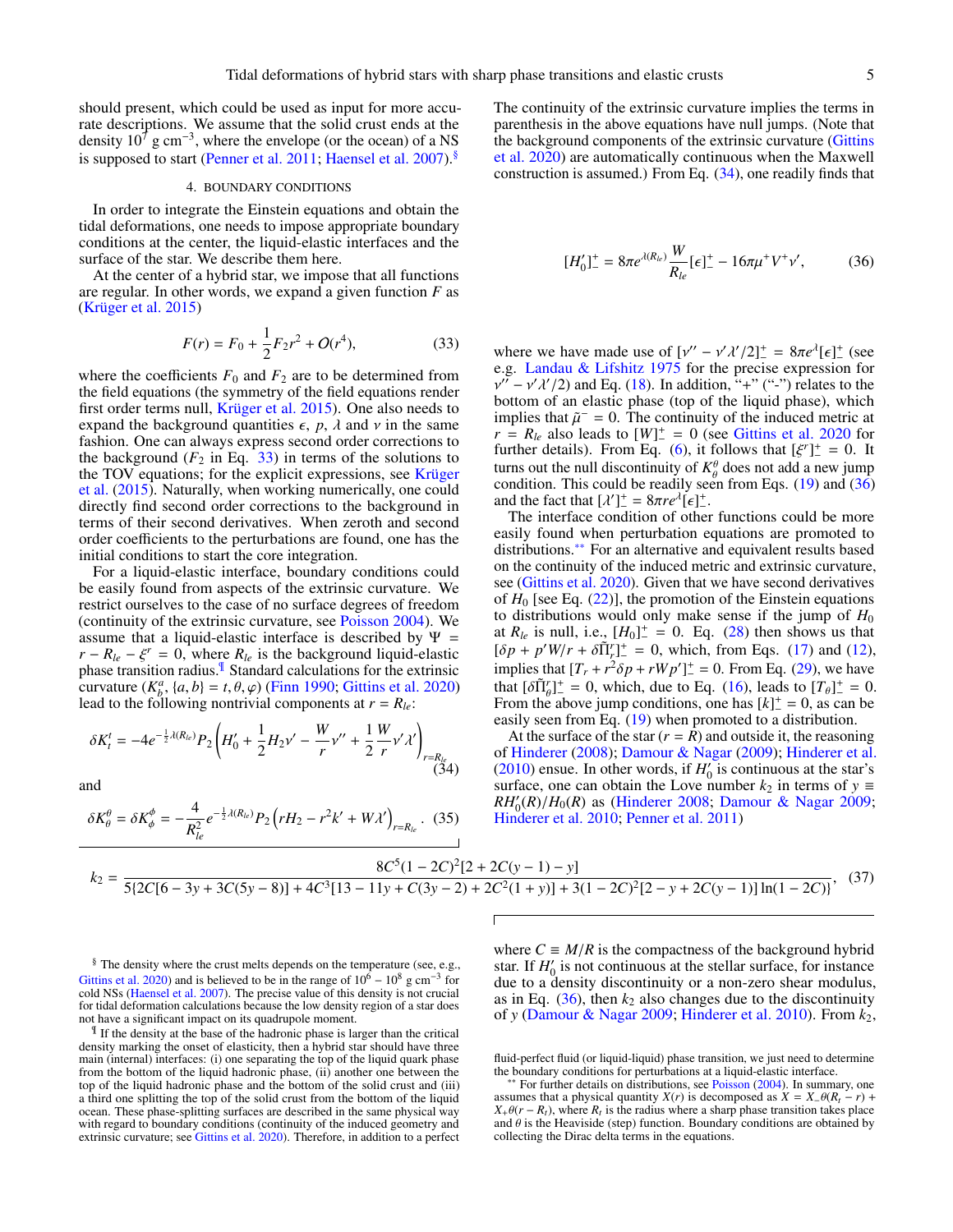one can construct the physically relevant tidal deformation  $\Lambda = 2/3(M/R)^{-5}k_2$ . We will focus mainly on this quantity for the ease of comparison with the GW constraints. the ease of comparison with the GW constraints.

We turn now to a simplification of boundary conditions at a liquid-elastic interface. We recall that in this case, "+" ("-") relates to the elastic (liquid) phase. It is easy to show that the condition  $[T_r + r^2 \delta p + rWp']^+ = 0$  implies

<span id="page-5-1"></span>
$$
V^{+} = \frac{1}{16\pi\tilde{\mu}^{+}R_{le}^{2}\nu'^{2}}\left[4e^{\lambda}\{k_{le} + 4\pi R_{le}W_{le}(p'_{-} - p'_{+})\} - R_{le}^{2}H_{0}^{\prime +}\nu' + H_{0}(2 + 2e^{\lambda}\{4\pi R_{le}^{2}(p^{-} + \epsilon^{-})\} - R_{le}^{2}\nu'^{2})\right],
$$
(38)

with  $k_{le} := k^-$  (Eq. [21](#page-2-12) evaluated at the top of the perfect-fluid phase where  $\tilde{\mu} = 0$ ) and  $W^+ = W^- := W_{le}$ . In this equation it is tacit that  $v' \equiv v'(R_{le})$  and  $\lambda \equiv \lambda(R_{le})$ . The condition  $[T_{\theta}]^+ = 0$ <br>and Eqs. (38) and (36) actually lead to an algebraic system of and Eqs. [\(38\)](#page-5-1) and [\(36\)](#page-4-3) actually lead to an algebraic system of equations to be solved for  $H_0^+$  and  $V^+$ , for instance, and its not difficult to show that its solution is

<span id="page-5-2"></span>
$$
W_{le} = \text{unconstrained},
$$
  
\n
$$
V^{+} = \frac{1}{2} \left( R_{le} V'_{+} + e^{\lambda(R_{le})} W_{le} \right),
$$
  
\n
$$
H_{0}^{\prime +} = H_{0}^{\prime -} - 16\pi V^{+} R_{le} \tilde{\mu}^{+} v'(R_{le}) + \frac{8\pi}{R_{le}} e^{\lambda(R_{le})} [\epsilon]_{-}^{+} W_{le}.
$$
\n(39)

For the solid crust-liquid envelope interface  $(r = R_{ce})$ , similarly to Eq. [\(39\)](#page-5-2), the relevant boundary conditions are:

<span id="page-5-3"></span>
$$
T_r^- = R_{ce}^2 [\delta p]_-^+ + W_{ce} R_{ce} [p']_-^+,
$$
  
\n
$$
T_{\theta}^- = 0 \to V^- = \frac{1}{2} (R_{ce} V_-' + e^{\lambda(R_{ce})} W_{ce}),
$$
  
\n
$$
H_0^{\prime +} = H_0^{\prime -} + 16\pi V^- R_{ce} \tilde{\mu}^- \nu'(R_{ce}) + \frac{8\pi}{R_{ce}} e^{\lambda(R_{ce})} [\epsilon]_-^+ W_{ce},
$$
  
\n
$$
k^+ = k^-,
$$
 (40)

, where now the "-" ("+") now stands for the top of the solid crust (base of the ocean) and  $W^+ = W^- \coloneq W_{ce} =$ unconstrained. Given that  $k^+$ ,  $\delta p^+$  are related to a perfect fluid, it is not difficult to show that the first, third and fourth fluid, it is not difficult to show that the first, third and fourth equations from Eq. [\(40\)](#page-5-3) result in only one nontrivial condition to be fulfilled.

In summary, we have two free parameters (e.g.  $V'_+$  and  $W_{1e}$ ) at the base of the solid crust fulfilling Eqs. [\(39\)](#page-5-2) and two constraints at the top of the solid crust, e.g.,  $V^-$  and  $H_0^{\prime -}$ , compatible with Eqs. [\(40\)](#page-5-3). Thus, the problem is well posed and its solution is unique. For the ocean, the boundary conditions for the perfect-fluid tidal deformation integrations are the continuity of  $H_0$  at the crust-envelope interface and  $H_0^+$  from Eq. [\(40\)](#page-5-3). We assume in our calculations that the density jump at the interface between the top of the crust and the base of the envelope is negligible.<sup>[††](#page-0-0)</sup> The density jump at the interface separating the perfect-fluid hadronic phase from the solid crust is also taken as insignificant [\(Ushomirsky et al.](#page-9-55) [2000;](#page-9-55) [Chamel](#page-9-69) [& Haensel](#page-9-69) [2008\)](#page-9-69).

The constraints we have derived cover all sets of equations one might want to integrate in the solid crust. In our calculations, we choose to work with  $(k, H_0, V, W)$ . Due to the re-scaling invariance of the equations, solutions for the perturbations should depend on an arbitrary amplitude which

naturally does not affect physical quantities like the Love numbers. Given that we have two arbitrary quantities at the base of the solid crust (e.g. W and V') to be fixed by two boundary conditions at the top of the crust, a shooting method should be used to integrate the equations in the elastic region. After the integration fulfilling all boundary conditions, one is just left to evaluate Eq. [\(37\)](#page-4-4).

For completeness, we note that the constraints in Eqs. [\(39\)](#page-5-2) (or Eqs. [40\)](#page-5-3) are only meaningful if  $\tilde{\mu}^+ \neq 0$  ( $\tilde{\mu}^- \neq 0$ ). If this is not the case, then boundary conditions valid for perfect-fluids not the case, then boundary conditions valid for perfect-fluids should be used. More specifically, the continuity of the radial traction and the extrinsic curvature at a perfect fluid-perfect fluid (liquid-liquid) interface (at  $r = R_{ll}$ ) imply that

$$
W_{ll} = -\frac{[r(\delta p)_{ll}]_{-}^{+}}{[p'_{0}]_{-}^{+}} = \left[\frac{H_{0}r^{3}}{2(m + 4\pi r^{3}p)}e^{-\lambda}\right]_{r=R_{ll}},
$$
  

$$
(H_{0}^{\prime+})_{ll} = (H_{0}^{\prime-})_{ll} + 8\pi e^{\lambda(R_{ll})}\frac{W_{ll}}{R_{ll}}[\epsilon]_{-}^{+}.
$$
 (41)

We use this constraint on  $(H'_0)$ <sup> $ll$ </sup> for any tidal deformation calculation involving liquid-liquid interfaces in hybrid stars. In these cases, naturally, we solve the the perfect-fluid equation for  $H_0$  as in [Hinderer](#page-9-16) [\(2008\)](#page-9-16).

## 5. RESULTS

<span id="page-5-0"></span>In our analysis, we have taken  $\kappa = 1.5 \times 10^{-2}$  and  $\tilde{\mu}_0 = 0$ <br>hysically  $\tilde{\mu}_0 < 10^{-25}$ cm<sup>-2</sup>). These parameters are reason-(physically,  $\tilde{\mu}_0 \leq 10^{-25}$ cm<sup>-2</sup>). These parameters are reasonable, given that shear moduli should be around 1% of the crust able, given that shear moduli should be around 1% of the crust pressure [\(Chamel & Haensel](#page-9-69) [2008;](#page-9-69) [Cutler et al.](#page-9-73) [2003\)](#page-9-73). As a first cross-check of our equations, we have applied them to the case investigated in [Penner et al.](#page-9-38) [\(2011\)](#page-9-38). We have worked with the coupled system of equations for  $(H_0, k, W, V)$  and applied the standard 4*th* order Runge-Kutta method. The number of steps used in the solid crust integration is  $10<sup>6</sup>$ , and we have kept an accuracy of 12 significant digits (and a much higher precision). The values obtained for  $k_2$  in the case of elastic crusts is smaller than the perfect fluid case, and relative changes were 10<sup>−</sup><sup>6</sup> − 10<sup>−</sup><sup>3</sup> , one order of magnitude smaller than the results quoted in [Penner et al.](#page-9-38) [\(2011\)](#page-9-38). This is in full agreement with the approach of [Gittins et al.](#page-9-39) [\(2020\)](#page-9-39). We have varied the value of  $\tilde{\mu}$  in the solid crust and have found that indeed the solution to  $H_0$  converges to the perfect fluid case when shear stresses go to zero. This shows that the system of equations we have chosen does not present numerical instabilities.

We have solved the same system of equations for the models presented in Table [1,](#page-3-2) taking some representative values for the free parameters. Figure [1](#page-6-0) shows some of the corresponding *M* − *R* relations. We stress that the HS1 model is simply an example of a hybrid EOS and has been used because it is convenient for numerical checks and is expected to give us the main results of the problem of tidal deformations of hybrid stars with elastic crusts. We have chosen the HS1 parameters

<sup>&</sup>lt;sup>††</sup> The assumption of the approximate crust-envelope density continuity along with the expected smallness of  $\tilde{\mu}$  at be top of the crust and the thin ocean along with the expected smallness of  $\tilde{\mu}$  at be top of the crust and the thin ocean ( $\leq 0.1\%$  of the star radius) imply that *y*(*R*) will in general deviate little from  $v(R_{\infty})$ . Given that  $\Lambda$  denends non-linea *y*( $R$ *<sub>ce</sub>*). Given that Λ depends non-linearly on *y*, the differences between Λ(*R*) and  $\Lambda(R_{ce})$  will in general be even smaller. Thus, in this case, one could stop tidal deformation integrations at the top of the crust.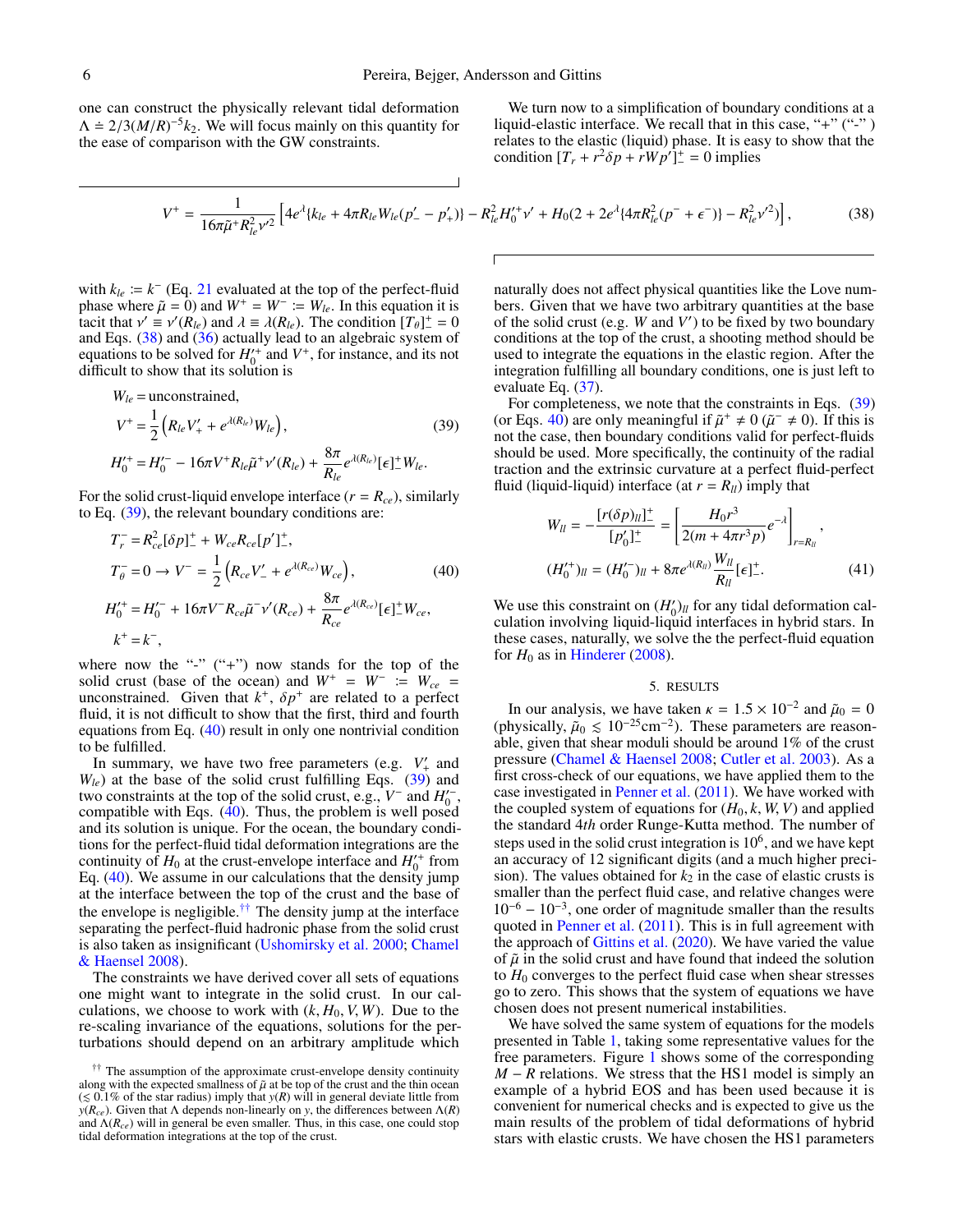so that the largest masses of hybrid stars are above two solar masses and the tidal deformations of  $1.4 M_{\odot}$  stars is smaller than the upper limits found by LIGO/VIRGO [\(Abbott et al.](#page-9-3) [2017c,](#page-9-3) [2019b\)](#page-9-19). The same has been done for the parameters of the somewhat more realistic HS2 and HS3 models (see Table [1\)](#page-3-2). $\pm\pm$  The masses marking the appearance of the quark phase (the cusps of the *M*(*R*) relations) also vary, reaching larger values for the HS3 EOSs [\(Sieniawska et al.](#page-9-46) [2019\)](#page-9-46). In our study, we focus on the cases where  $\partial M/\partial \epsilon_c > 0$ , with  $\epsilon_c$  the central density of a family of solutions for an EOS. We do not enter into the details of the stability of hybrid stars with elastic phases, but rather assume that the conditions valid for perfect fluids are also valid here.



<span id="page-6-0"></span>Fig. [1](#page-3-2).— Mass-radius  $M(R)$  relations for the hybrid star models of Table 1 used in this work. The HS1 model is used as an example which is convenient for numerical calculation checks and general aspects of the tidal deformations of hybrid stars with solid crusts. The HS2 and HS3 models are somewhat more realistic. From bottom to top of the *M*(*R*) thick curves (from red to brown), we have chosen  $n_0 = (0.235, 0.21, 0.185, 0.16)$  fm<sup>-3</sup>, respectively. All models lead to different values of  $n \equiv \epsilon_0/\epsilon_b - 1$  (see the text for details), as models lead to different values of  $\eta \equiv \epsilon_q/\epsilon_h - 1$  (see the text for details), as shown for each curve. The same can be said regarding the critical masses (the cusps of each curve) above which a quark phase appears. For all models, tidal deformations of 1.4 M<sub>o</sub> perfect-fluid stars (with different  $\eta$ ) are smaller than  $\approx 650.$ 

Figure [2](#page-6-1) shows the expected relative tidal deformation changes  $[(\Lambda_{\text{perf}} - \Lambda_{\text{sol}})/\Lambda_{\text{perf}}]$  for 1.4M<sub>o</sub> hybrid stars  $(\Lambda_{\text{perf}}^{1.4} \approx 640)$  with large quark phases (~80% of the star's radius) and small elastic crusts (∼10% of *R*). We use the HS1 model for these calculations, given its flexibility with density jumps. Relative changes are very small, of the order of  $10^{-3}$  –  $10^{-2}\%$ . We find a weak dependence of the relative tidal deformation change on the density discontinuity for values smaller than the critical density jump, above which the whole hadronic phase is elastic. For the parameters chosen,  $\eta_{\text{crit}} \approx 0.91$ . The sharp change at this density appears as the boundary conditions for tidal perturbations are changed due to the absence of a perfect fluid layer (of hadronic matter) separating the quark phase from the elastic crust. The above-mentioned weak dependence is mostly due to the fact that a density discontinuity is accompanied by a change of radius and mass of the star, which almost counteracts the tidal deformation changes.

Table [2](#page-8-0) shows some consequences (all satisfying the condition  $\partial M/\partial \epsilon$  > 0) of the models of Table [1,](#page-3-2) for instance their

relative tidal deformation changes with respect to perfect-fluid hybrid stars. We have assumed that the shear modulus of all EOSs is given by Eq. [\(32\)](#page-3-5) and we have taken  $\kappa$  and  $\tilde{\mu}_0$  the same as in the beginning of this section. We find that for all models the relative tidal deformation changes are of order of 2 − 4% for solid hadronic phases larger than ∼60% of the star's radius. For the other cases, the changes are much smaller. We conclude that, in addition to the EOS itself, relative tidal deformation changes depend mostly on the sizes of the elastic phases. As expected,  $(\Delta \Lambda / \Lambda_{\text{perf}})$  decreases with the decrease of the thickness of the elastic crust. We comment on aspects of the last column of Table [2](#page-8-0) in the following.



<span id="page-6-1"></span>FIG. 2.— Tidal deformations of 1.4  $M_{\odot}$  solid hybrid stars as a function of the density jump  $(\eta)$  for the HS1 EOS. For different  $\eta s$ , different central pressures have been chosen to have the same mass. For the HS1 model,  $\eta \approx 0.91$ determines the critical density discontinuity above which the elastic crust directly touches the quark phase. For lower density jumps, there is a hadronic perfect-fluid layer separating the quark phase from the elastic hadronic phase. We have assumed that the density is approximately continuous at the interface separating the hadronic perfect-fluid from the hadronic elastic phase [\(Ushomirsky et al.](#page-9-55) [2000;](#page-9-55) [Chamel & Haensel](#page-9-69) [2008\)](#page-9-69). This is the main reason for the discontinuous behavior of the relative change of the tidal deformation in this plot. For the model used, the quark phase covers a significant part of the star. In this case, tidal deformation changes due to an elastic phase should be small and around  $10^{-3} - 10^{-2}\%$ .

Figure [3](#page-7-1) shows some relative tidal deformation changes for selected  $\eta$  of Table [2](#page-8-0) as a function of the thickness of the elastic hadronic phase. We find that (different) cubic fits (of the form  $ax + bx^2 + cx^3$ ) could describe ( $\Delta\Lambda/\Lambda$ <sub>perf</sub>) as a function of  $(\Delta R_{\text{had}}^{\text{sol}}/R)$  for all hybrid models. We note that the fits agree<br>with the sympated condition that AA and O when the this present with the expected condition that  $\Delta\Lambda \rightarrow 0$  when the thickness of the elastic crust goes to zero. We have also found similar dependencies of the relative tidal deformation change as a function of  $(1/C)\Delta R_{\text{had}}^{\text{sol}}/R$  for each model, where we recall that  $C$  is the compactness.

Table [2](#page-8-0) also explores the cases where the elastic hadronic phase comprises a significant portion of a hybrid star. In order to consider this case, we have assumed a nonzero shear modulus (around  $1 - 2\%$  of the local pressure) right from the bottom of the hadronic phase. The results for the relative tidal deformation changes are given in the last column of this table. At this level these results are merely indicative, but they are motivated by the presence of an elastic mixed phase in a hybrid star [\(Sotani et al.](#page-9-74) [2013\)](#page-9-74). In this case, we find that very different models (for example the HS1, HS2 and HS3) roughly agree with the "largest" relative tidal deformation changes, which are

<sup>‡‡</sup> The HS1 and HS3 EOSs are stiffer than the HS2 EOS, which allows us to (roughly) estimate upper limits to the relative tidal deformation changes.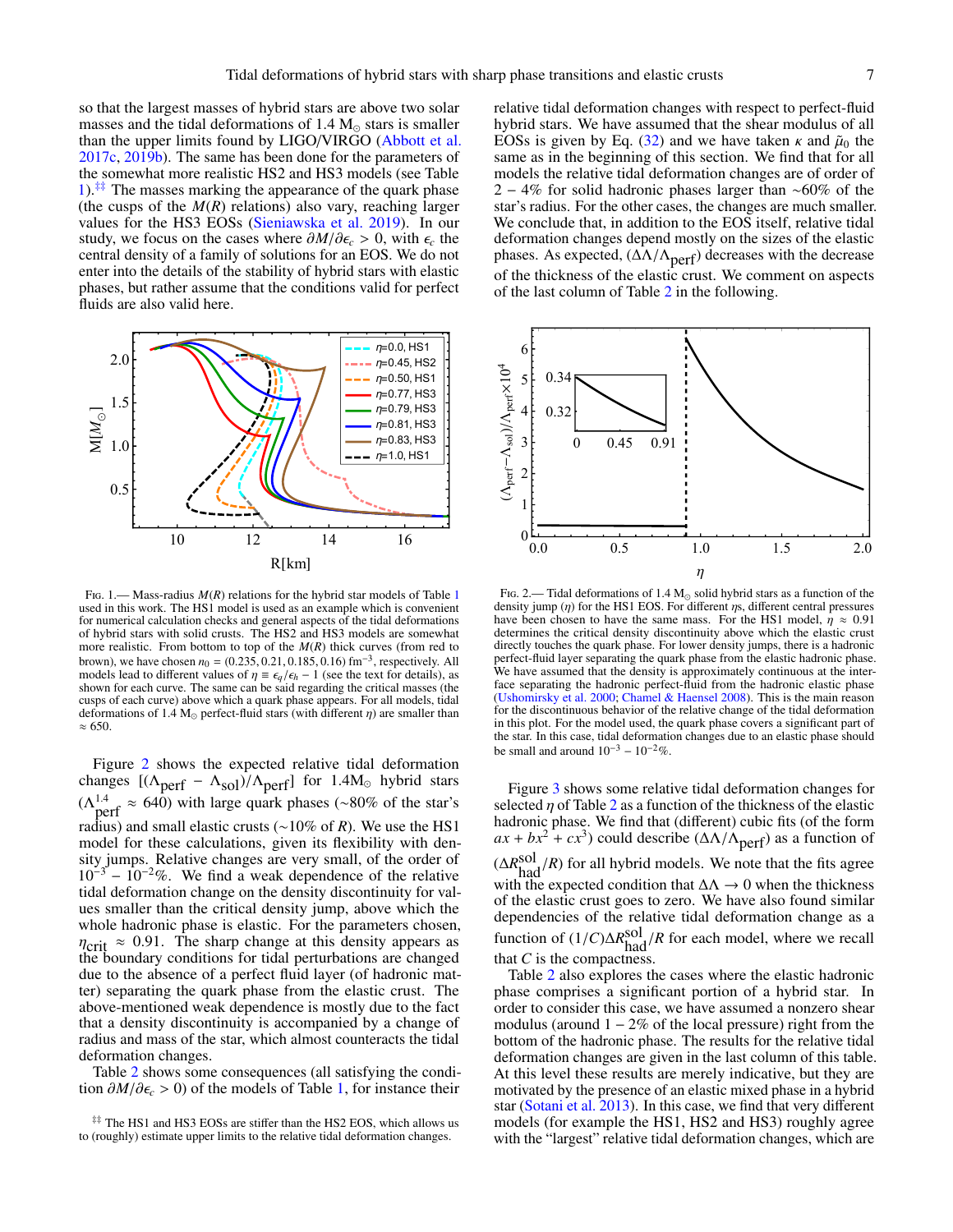

<span id="page-7-1"></span>Fig. 3.— Relative tidal deformation changes as a function of the relative thickness of the elastic hadronic phase for  $\eta = 0.45$  and 0.77 of Table [2.](#page-8-0) Cubic fits  $(ax + bx^2 + cx^3)$  describe well the relationship between relative tidal deformation changes and ∆*R* sol had/*R*.

also around  $3 - 4\%$  when the solid hadronic region comprises over 75% of the star's radius.

When realistic shear moduli are considered, the results for the tidal deformation changes might change. For instance, the SLy4 shear modulus [\(Haskell et al.](#page-9-75) [2006;](#page-9-75) [Sotani et al.](#page-9-76) [2007;](#page-9-76) [Zdunik et al.](#page-10-1) [2008\)](#page-10-1) is around 1-5 times smaller than the one of Eq. [\(32\)](#page-3-5) in the range where the hadronic phase is elastic. This means, roughly speaking, that similar changes are expected for tidal deformation quantities we have calculated before. Indeed, numerical calculations with the SLy4 shear modulus for all the models of Table [1](#page-3-2) lead to this level of decrease in  $(\Delta\Lambda/\Lambda_{\text{perf}})$ . Therefore, relative tidal deformation changes of hybrid NSs are not expected to be larger than  $3 - 4\%$  of their perfect-fluid values.

## 5.1. *Phase-splitting surface quantities*

An interesting issue in hybrid stars is the possibility of inducing, due to perturbations, surface quantities on the phase-splitting interfaces (see, e.g., [Pereira & Lugones](#page-9-77) [2019\)](#page-9-77). Surface quantities induced by perturbations could significantly change the boundary conditions, which, in turn, may change the tidal deformations of elastic stars. We show in this section, nonetheless, that the Einstein equations for quasi-static perturbations *do not allow* the induction of surface quantities at phase-splitting surfaces.

From the Darmois-Israel formalism (see, e.g., [Pereira et al.](#page-9-78) [2014\)](#page-9-78), we know that surface quantities are in general necessary for the consistent match of two spacetimes, and are related to the presence of a surface energy-momentum tensor  $S_b^a$  of the form [\(Pereira et al.](#page-9-78) [2014\)](#page-9-78)

$$
S_b^a = -\frac{1}{8\pi} [K_b^a - \delta_b^a K]_-, \tag{42}
$$

where we recall that  $K_b^a$  is the extrinsic curvature and  $K =$  $K_a^a = K^{ab} \bar{h}_{ab}$  ( $\bar{h}_{ab}$  is the induced metric on the hypersurface splitting two given spacetimes) is its trace. From Eqs. [\(34\)](#page-4-2) and [\(35\)](#page-4-5), it is easy to see that  $S_b^a$  should be related to a perfect fluid, so that one could write

$$
S_{ab} = (\sigma + \mathcal{P})u_a u_b + \mathcal{P} \bar{h}_{ab},\tag{43}
$$

where

<span id="page-7-2"></span>
$$
\sigma = -\frac{1}{4\pi} [K^{\theta}_{\theta}]^+ \tag{44}
$$

and

<span id="page-7-3"></span>
$$
\mathcal{P} = \frac{1}{8\pi} [K_t^t + K_\theta^\theta]_+^+ = \frac{1}{8\pi} [K_t^t]_+^+ - \frac{\sigma}{2}.
$$
 (45)

 $8\pi^{14}$   $8\pi^{14}$   $8\pi^{14}$   $2$   $(3)$ <br>The physical reason for the perfect fluid nature of the surface energy momentum tensor is the axial symmetry of the spacetimes (perturbed core and crust).

Equation  $(19)$  allows us to easily find  $[k']_$ <sup>+</sup>, which, from Eq.  $(44)$ , relates  $[H_0']^+$  to  $\sigma$ . The discontinuity of  $H_0', [H_0']^+$ , on the other hand, can be determined by Eqs.  $(45)$  and  $(34)$ . on the other hand, can be determined by Eqs.  $(45)$  and  $(34)$ . When one solves the associated equation, it follows that  $P = 0$ . Since  $P$  is a monotonic function of  $\sigma$  in ordinary cases, we have  $\sigma = 0$ , too. Thus, the intrinsic curvature components should always be continuous at any phase-transition interface.

### 6. CONCLUDING REMARKS

<span id="page-7-0"></span>We have investigated tidal deformations of hybrid stars with elastic hadronic phases, building on previous works and extending them to the case of sharp phase transitions, which is a possibility for hybrid stars. In the case of a shear modulus around 1% of the hadronic pressure, stars with small elastic hadronic phases (large perfect-fluid quark phases) lead to negligible changes in  $\Lambda$ . However, there are cases where the tidal deformation changes with respect to perfect fluids could be as large as 2 − 4%. These cases relate to elastic hadronic regions larger than ∼60% of the stellar radius. This would imply, for instance, small quark phases and configurations with large enough density jumps at the interface separating the quark phase from the hadronic phase, or even small quark phases with lower phase transition pressures. One would expect these cases to maximize the relative tidal deformation changes because they are exactly the ones where a solid phase would comprise the largest fraction of the star.

Although  $\approx$ 5% changes in the tidal deformability will be difficult to register for current GW detectors, for signals emitted from typical distances of 100 Mpc, the issue of detecting elastic hadronic regions of stars may become relevant for future detectors, such as the Einstein Telescope [\(Punturo et al.](#page-9-79) [2010\)](#page-9-79). Indeed, in the recent review of the Einstein's Telescope science case [\(Maggiore et al.](#page-9-80) [2019\)](#page-9-80), the expected increase of sensitivity translates into more than one order of magnitude larger values for the signal-to-noise. In the limit of high signalto-noise, Fisher-information matrix approximation suggests that the errors on the measured quantities scale inversely proportional to the signal-to-noise [\(Jiménez Forteza et al.](#page-9-81) [2018;](#page-9-81) [Chatziioannou et al.](#page-9-82) [2017;](#page-9-82) [Vallisneri](#page-9-83) [2008\)](#page-9-83). For example, for a GW170817-like event observed by the Einstein Telescope, the errors of the measured component mass-weighted tidal deformability  $\tilde{\Lambda}$  (equal to  $300^{+420}_{-230}$  in the low-spin prior case, [Abbott et al.](#page-9-19) [2019b\)](#page-9-19) would be sufficiently small to allow for studies of the elastic properties.

We have also found that there is a weak dependence of the tidal deformations of solid stars on density jumps. The reason seems to be a competition between larger density discontinuities and smaller masses (radii) for stars with a given central density. However, a sudden change might appear whenever there is not a layer of perfect fluid separating the quark phase from the solid crust. This might happen when density jumps are large or the critical density favoring dense matter to arrange as a lattice is high enough. We recall that this critical density is not known (it is EOS dependent), but it is believed to be smaller than the nuclear saturation density [\(Ducoin et al.](#page-9-68) [2011\)](#page-9-68). This means that one might expect the presence of a layer of hadronic perfect-fluid matter separating a quark phase from the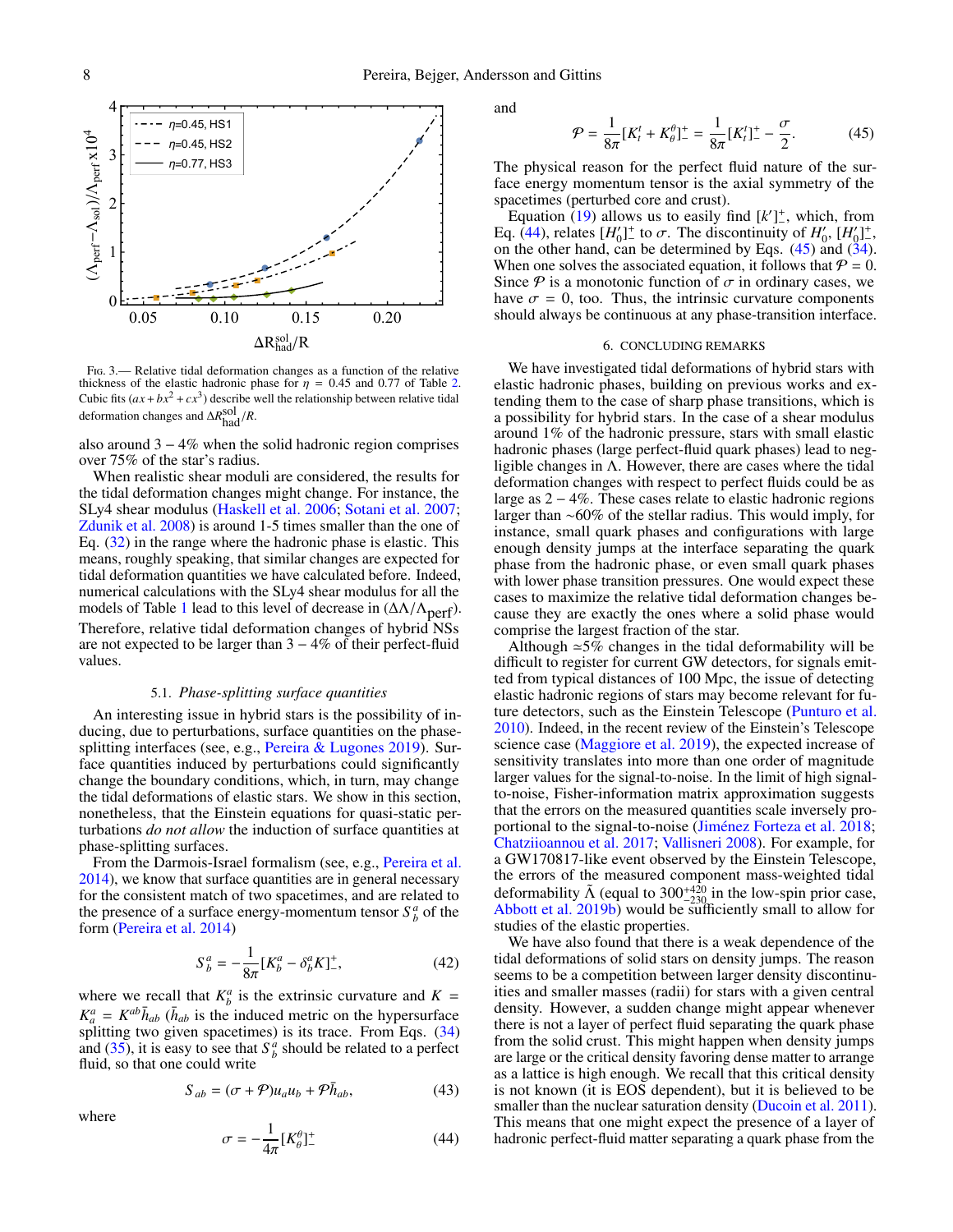elastic crust even in the case of sharp phase transitions. Thus, from Figure [2,](#page-6-1) one would expect that relative tidal deformation

changes are very small for systems with large perfect-fluid regions.

TABLE 2

<span id="page-8-0"></span>HYBRID NS PROPERTIES FOR THE MODELS OF TABLE [1.](#page-3-2) SOLID (ELASTIC) PHASES START AT 2 ×  $10^{14}$ g cm<sup>-3</sup> or at the base of the hadronic phase (related to the relative tidal deformation changes of the last column) and end at  $10^7$  g cm<sup>−3</sup> (for more explanation of the models, see the text). In our notation,  $\Delta\Lambda\coloneqq\Lambda_\text{PERF}-\Lambda_\text{SOL}.$ TIDAL DEFORMATION CHANGES OF THE LAST COLUMN) AND END AT TO GEME CONDUCTED THE MODELS SEE THE TEXT). IN OUR NOTATION, ∆A × = APERF – ASOL<br>The radius of the quark phase is denoted by Aquark whereas ∆R<sub>HAD</sub> := R – r<sub>e</sub>-2×10 HS3 models, we have calculated relative tidal deformation changes for different masses (central densities,  $\epsilon_c$ ) in order to check their dependencies on other<br>ouantities. For clarity they are split by horizontal lines. A QUANTITIES. FOR CLARITY, THEY ARE SPLIT BY HORIZONTAL LINES. ALL RESULTS FOR TIDAL DEFORMATIONS ARE RELATED TO  $\tilde{\mu}$  as in Eq. [\(32\)](#page-3-5), with  $\tilde{\mu}_0 = 0$  and  $\kappa = 1.5 \times 10^{-2}$ . FOR THE HS3 MODEL, WE HAVE USED THE SAME PARAMETERS OF FIGURE [1.](#page-6-0)

| Hybrid<br>model    | $\eta$ | $\epsilon_c$<br>$(\epsilon_{\text{sat}})$ | $\boldsymbol{M}$<br>$(M_{\odot})$ | $R_{\text{quark}}$<br>(km) | $\boldsymbol{R}$<br>(km) | $\frac{\Delta R_{\rm had}^{\rm sol}/R}{\frac{M_{\odot}}{C}}$ | $\Lambda_{\text{perf}}$ | $\Delta\Lambda/\Lambda_{\mathrm{perf}}$ | $(\Delta \Lambda / \Lambda_{\text{perf}})_{\text{had}}$ |
|--------------------|--------|-------------------------------------------|-----------------------------------|----------------------------|--------------------------|--------------------------------------------------------------|-------------------------|-----------------------------------------|---------------------------------------------------------|
| HS1                | 0.0    | 1.530                                     | 0.43                              | 1.06                       | 11.71                    | 38.1                                                         | $2.558\times10^{5}$     | $2.32 \times 10^{-3}$                   | $3.56 \times 10^{-2}$                                   |
|                    | 0.16   | 1.485                                     | 0.37                              | 1.19                       | 11.90                    | 45.0                                                         | $5.984\times10^{5}$     | $5.25 \times 10^{-3}$                   | $3.56 \times 10^{-2}$                                   |
| $\pmb{\mathsf{H}}$ | 0.30   | 1.46                                      | 0.33                              | 1.02                       | 11.86                    | 51.5                                                         | $1.148\times10^{6}$     | $9.92\times10^{-3}$                     | $3.56 \times 10^{-2}$                                   |
| $\pmb{\mathsf{H}}$ | 0.45   | $\overline{1.9}$                          | 0.95                              | 9.28                       | 11.84                    | 16.6                                                         | 4444.43                 | $9.84 \times 10^{-5}$                   | $3.59 \times 10^{-3}$                                   |
|                    | 0.45   | 2.2                                       | 1.27                              | 10.36                      | 12.30                    | 12.0                                                         | 1041.92                 | $4.29 \times 10^{-5}$                   | $1.89\times10^{-3}$                                     |
|                    | 0.45   | 2.358                                     | 1.40                              | 10.69                      | 12.43                    | 10.7                                                         | 629.5                   | $3.25 \times 10^{-5}$                   | $1.53 \times 10^{-3}$                                   |
|                    | 0.45   | 3.0                                       | 1.73                              | 11.29                      | 12.62                    | 8.0                                                          | 178.61                  | $1.65 \times 10^{-5}$                   | $9.26 \times 10^{-4}$                                   |
|                    | 0.45   | 5.0                                       | 2.02                              | 11.33                      | 12.27                    | 5.8                                                          | 42.24                   | $7.57\times10^{-6}$                     | $5.74 \times 10^{-4}$                                   |
| $^{\prime\prime}$  | 0.60   | 1.442                                     | 0.27                              | 2.25                       | 11.90                    | 64.6                                                         | $3.314\times10^{6}$     | $2.34 \times 10^{-2}$                   | $3.47 \times 10^{-2}$                                   |
| $^{\prime}$        | 0.70   | $\mathbf{H}$                              | 0.25                              | 2.69                       | 11.80                    | 67.7                                                         | $4.392\times10^{6}$     | $2.63 \times 10^{-2}$                   | $3.39\times10^{-2}$                                     |
|                    | 0.80   | $^{\prime\prime}$                         | 0.23                              | 3.00                       | 11.67                    | 70.1                                                         | $5.695 \times 10^6$     | $2.83 \times 10^{-2}$                   | $3.33 \times 10^{-2}$                                   |
|                    | 0.90   | $^{\prime}$                               | 0.22                              | 3.03                       | 11.61                    | 73.9                                                         | $7.223\times10^{6}$     | $3.07 \times 10^{-2}$                   | $3.56 \times 10^{-2}$                                   |
|                    | 0.91   | $\mathbf{H}$                              | 0.22                              | 3.26                       | 11.52                    | 71.7                                                         | $7.388\times10^{6}$     | $3.25 \times 10^{-2}$                   | $3.56 \times 10^{-2}$                                   |
|                    | 1.0    | $\blacksquare$                            | 0.20                              | 3.43                       | 11.36                    | 69.8                                                         | $8.96 \times 10^{6}$    | $3.19 \times 10^{-2}$                   | $3.19 \times 10^{-2}$                                   |
|                    | 1.5    | .,                                        | 0.16                              | 3.99                       | 11.47                    | 61.9                                                         | $1.924\times10^{7}$     | $2.81\times10^{-2}$                     | $2.81 \times 10^{-2}$                                   |
| HS <sub>2</sub>    | 0.45   | 1.625                                     | 0.62                              | 1.68                       | 14.41                    | 43.2                                                         | $8.019\times10^{4}$     | $3.81 \times 10^{-3}$                   | $3.57 \times 10^{-2}$                                   |
|                    | 0.45   | 2.1                                       | 1.09                              | 8.49                       | 13.29                    | 22.0                                                         | 2593.44                 | $3.30\times10^{-4}$                     | $1.13\times10^{-2}$                                     |
|                    | 0.45   | 2.483                                     | 1.40                              | 9.7                        | 13.24                    | 16.3                                                         | 643.21                  | $1.30\times10^{-4}$                     | $6.46\times10^{-3}$                                     |
|                    | 0.45   | 3.1                                       | 1.69                              | 10.43                      | 13.13                    | 12.5                                                         | 196.28                  | $6.86\times10^{-5}$                     | $4.03\times10^{-3}$                                     |
|                    | 0.45   | 5.1                                       | 1.98                              | 10.68                      | 12.55                    | 9.0                                                          | 45.282                  | $3.36 \times 10^{-5}$                   | $2.42\times10^{-3}$                                     |
| HS3                | 0.77   | 3.925                                     | 1.12                              | 2.71                       | 12.32                    | 14.1                                                         | 1607.36                 | $2.28 \times 10^{-5}$                   | $3.50 \times 10^{-2}$                                   |
|                    | 0.77   | 4.3                                       | 1.30                              | 6.05                       | 11.40                    | 10.6                                                         | 351.49                  | $8.25 \times 10^{-5}$                   | $2.25 \times 10^{-2}$                                   |
|                    | 0.77   | 4.456                                     | 1.40                              | 6.64                       | 11.22                    | 9.3                                                          | 195.47                  | $6.42\times10^{-6}$                     | $1.86 \times 10^{-2}$                                   |
|                    | 0.77   | 4.6                                       | 1.49                              | 7.03                       | 11.09                    | 8.4                                                          | 123.99                  | $5.88 \times 10^{-6}$                   | $1.60\times10^{-2}$                                     |
|                    | 0.77   | 5.0                                       | 1.68                              | 7.71                       | 10.88                    | 6.7                                                          | 48.033                  | $1.20\times10^{-7}$                     | $1.14 \times 10^{-2}$                                   |
| $\pmb{\mathsf{H}}$ | 0.79   | 4.01                                      | 1.32                              | 3.26                       | 12.64                    | 11.9                                                         | 745.94                  | $1.51 \times 10^{-5}$                   | $3.46 \times 10^{-2}$                                   |
|                    | 0.81   | 4.11                                      | 1.55                              | 3.65                       | 12.99                    | 10.0                                                         | 356.99                  | $7.57\times10^{-6}$                     | $3.45 \times 10^{-2}$                                   |
|                    | 0.83   | 4.359                                     | 1.88                              | 4.62                       | 13.43                    | 7.8                                                          | 122.55                  | $5.55 \times 10^{-6}$                   | $3.37 \times 10^{-2}$                                   |
|                    | 0.83   | 5.2                                       | 2.01                              | 7.09                       | 12.25                    | 6.0                                                          | 32.229                  | $3.18\times10^{-6}$                     | $2.42 \times 10^{-2}$                                   |

Hybrid stars where an elastic hadronic phase would start right after the quark phase (and would extend until the ocean) could also be seen as a simplistic model for a solid star with an elastic mixed phase. Although we have not made any direct calculation in this regard, our numerical integrations with nonzero shear stresses right after the quark phase indicate that elastic mixed phases could lead to non-negligible tidal deformation changes (around 2−4% or even larger). One would expect this, given that the shear modulus of a mixed phase might be much larger than the crustal shear modulus, still roughly  $1 - 2\%$  of the local pressure [\(Sotani et al.](#page-9-74) [2013\)](#page-9-74). However, there is an important, though subtle, point in this case. In the presence of a mixed phase, one would expect physical quantities such as the energy density and shear modulus to be continuous anywhere in the star. If one takes the quark phase as a perfect fluid, then  $\tilde{\mu}$  should go continuously from zero to a nonzero value inside

the mixed phase. This would render equations ill-defined at the quark-mixed phase interface since there are terms of the form  $1/\tilde{\mu}$  in the perturbation equations. Clearly, the main source of the problem is the perfect-fluid approximation. If one takes the shear modulus to be small but finite, the tidal deformation equations for the mixed phase would be well defined. We leave this issue to be investigated elsewhere. In this case, boundary conditions for the problem change, which could have a nonnegligible effect on tidal deformation changes when compared to perfect fluids. It would also be of interest to investigate the case of dynamical tides (see, e.g., [Andersson & Pnigouras](#page-9-84) [2019b](#page-9-84)[,a;](#page-9-85) [Schmidt & Hinderer](#page-9-86) [2019](#page-9-86) and references therein). Although they would change tidal deformations by some percent in the case of perfect fluids [\(Andersson & Pnigouras](#page-9-84) [2019b\)](#page-9-84), dynamical tides might have a larger impact on hybrid stars with solid phases due to aspects of the fundamental mode.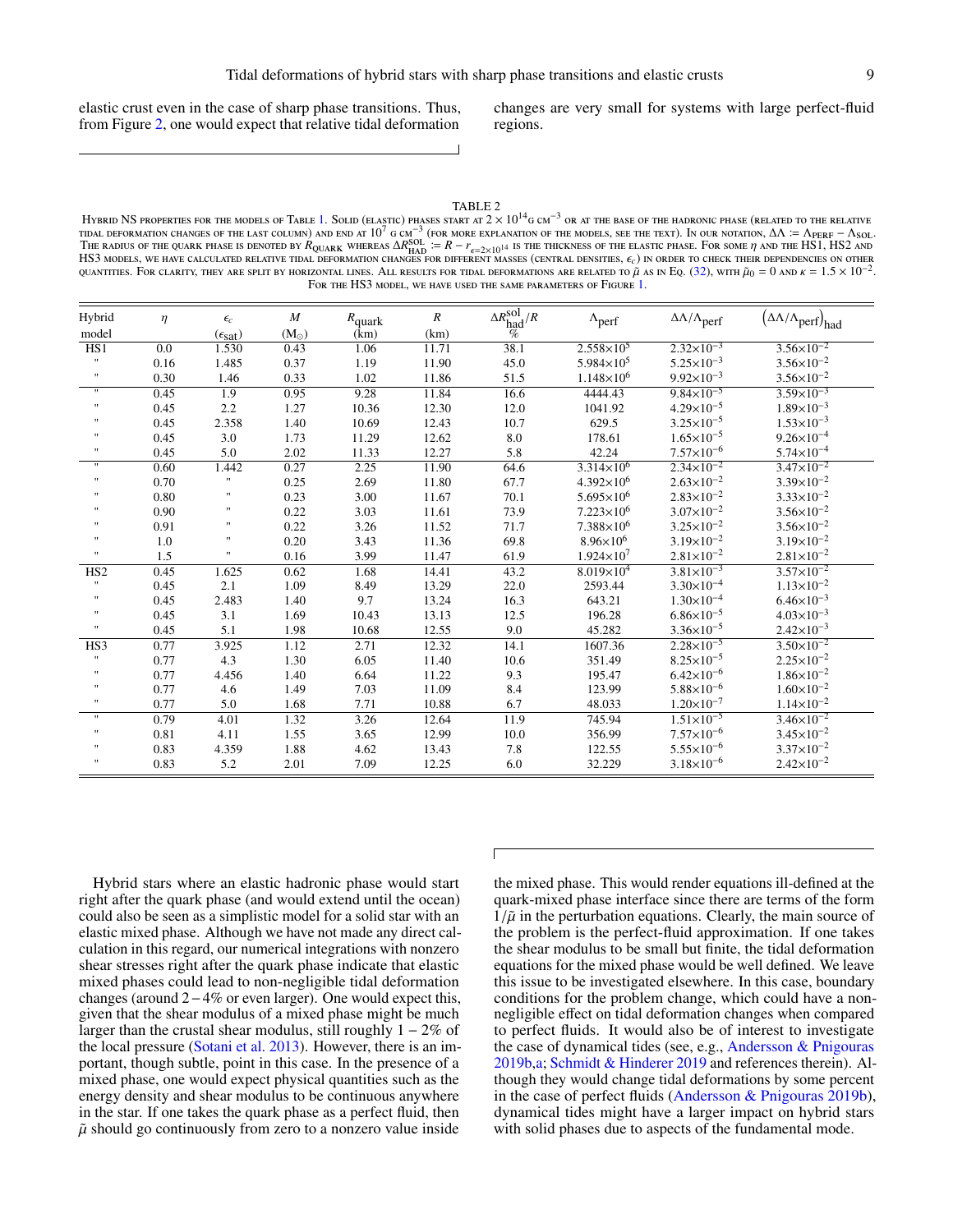We have explicitly shown that surface degrees of freedom cannot be induced on phase-splitting surfaces. This is expected due to the assumption of no reactions around phase transitions and the static nature of the problem. It implies that there would be no way of significantly changing tidal deformations of solid crusts from the results we have found when the Einstein equations are taken into account. However, surface degrees of freedom could play an important role in more exotic cases with background degrees of freedom, such as boson stars or gravstars [\(Johnson-McDaniel et al.](#page-9-87) [2018\)](#page-9-87).

Our results suggest that when the accuracy of tidal deformations is around 5%, even in the most conservative cases, shear stresses should not be disregarded. In the worst case, they would be an important part of systematic uncertainties

- 
- <span id="page-9-1"></span>Abbott, B. P., Abbott, R., Abbott, T. D., et al. 2016a, Phys. Rev. Lett., 116, 241103
- <span id="page-9-0"></span>—. 2016b, Phys. Rev. Lett., 116, 061102
- <span id="page-9-20"></span>—. 2017a, Classical and Quantum Gravity, 34, 044001
- <span id="page-9-2"></span>—. 2017b, Phys. Rev. Lett., 118, 221101
- <span id="page-9-3"></span>—. 2017c, Physical Review Letters, 119, 161101
- <span id="page-9-4"></span>—. 2018, Phys. Rev. Lett., 121, 161101
- <span id="page-9-5"></span>—. 2019a, Physical Review X, 9, 031040
- <span id="page-9-19"></span>—. 2019b, Physical Review X, 9, 011001
- <span id="page-9-6"></span>Abbott, B. P., et al. 2020, arXiv e-prints, arXiv:2001.01761
- <span id="page-9-62"></span>Alford, M., Braby, M., Paris, M., & Reddy, S. 2005, ApJ, 629, 969
- <span id="page-9-36"></span>Alford, M., & Sedrakian, A. 2017, Physical Review Letters, 119, 161104
- <span id="page-9-25"></span>Alford, M. G., Han, S., & Schwenzer, K. 2019, J. Phys., G46, 114001
- <span id="page-9-23"></span>Alford, M. G., Schmitt, A., Rajagopal, K., & Schäfer, T. 2008, Reviews of Modern Physics, 80, 1455
- <span id="page-9-35"></span>Alvarez-Castillo, D. E., & Blaschke, D. B. 2017, Phys. Rev. C, 96, 045809
- <span id="page-9-57"></span>Andersson, N., & Comer, G. L. 2007, Living Reviews in Relativity, 10, 1
- <span id="page-9-58"></span>Andersson, N., Haskell, B., Comer, G. L., & Samuelsson, L. 2019, Classical and Quantum Gravity, 36, 105004
- <span id="page-9-85"></span><span id="page-9-84"></span>Andersson, N., & Pnigouras, P. 2019a, arXiv e-prints, arXiv:1905.00012 —. 2019b, arXiv e-prints, arXiv:1906.08982
- <span id="page-9-11"></span>Annala, E., Gorda, T., Kurkela, A., & Vuorinen, A. 2018, Physical Review Letters, 120, 172703
- <span id="page-9-22"></span>Baiotti, L. 2019, Progress in Particle and Nuclear Physics, 109, 103714
- <span id="page-9-45"></span><span id="page-9-24"></span>Bauswein, A., Bastian, N.-U. F., Blaschke, D. B., et al. 2018, ArXiv e-prints —. 2019, Phys. Rev. Lett., 122, 061102
- <span id="page-9-65"></span>Baym, G., Pethick, C., & Sutherland, P. 1971, ApJ, 170, 299
- <span id="page-9-28"></span>
- Bejger, M., Blaschke, D., Haensel, P., Zdunik, J. L., & Fortin, M. 2017, A&A, 600, A39
- <span id="page-9-29"></span>Bilous, A. V., Watts, A. L., Harding, A. K., et al. 2019, ApJL, 887, L23
- <span id="page-9-31"></span>Bogdanov, S., Guillot, S., Ray, P. S., et al. 2019a, ApJL, 887, L25
- <span id="page-9-32"></span>Bogdanov, S., Lamb, F. K., Mahmoodifar, S., et al. 2019b, ApJL, 887, L26
- <span id="page-9-26"></span>Bombaci, I., Logoteta, D., Vidaña, I., & Providência, C. 2016, Eur. Phys. J. A, 52, 58
- <span id="page-9-69"></span>Chamel, N., & Haensel, P. 2008, Living Reviews in Relativity, 11, 10
- <span id="page-9-82"></span>Chatziioannou, K., Klein, A., Yunes, N., & Cornish, N. 2017, Phys. Rev. D, 95, 104004
- <span id="page-9-21"></span>Chirenti, C., Gold, R., & Miller, M. C. 2017, ApJ, 837, 67
- <span id="page-9-37"></span>Christian, J.-E., & Schaffner-Bielich, J. 2019, arXiv e-prints, arXiv:1912.09809
- <span id="page-9-51"></span>Coughlin, M. W., Dietrich, T., Margalit, B., & Metzger, B. D. 2019, MNRAS, 489, L91
- <span id="page-9-73"></span>Cutler, C., Ushomirsky, G., & Link, B. 2003, ApJ, 588, 975
- <span id="page-9-17"></span>Damour, T., & Nagar, A. 2009, Phys. Rev. D, 80, 084035
- <span id="page-9-13"></span>De, S., Finstad, D., Lattimer, J. M., et al. 2018, Phys. Rev. Lett., 121, 091102
- <span id="page-9-10"></span>de Lima, R. C. R., Coelho, J. G., Pereira, J. P., Rodrigues, C. V., & Rueda, J. A. 2020, ApJ, 889, 165
- <span id="page-9-64"></span>Douchin, F., & Haensel, P. 2001, A&A, 380, 151
- <span id="page-9-68"></span>Ducoin, C., Margueron, J., Providência, C., & Vidaña, I. 2011, Phys. Rev. C, 83, 045810
- <span id="page-9-44"></span>Essick, R., Landry, P., & Holz, D. E. 2019, arXiv e-prints, arXiv:1910.09740
- <span id="page-9-72"></span>Finn, L. S. 1990, MNRAS, 245, 82
- <span id="page-9-39"></span>Gittins, F., Andersson, N., & Pereira, J. P. 2020, arXiv e-prints, arXiv:2003.05449
- <span id="page-9-33"></span>Guillot, S., Kerr, M., Ray, P. S., et al. 2019, ApJL, 887, L27
- <span id="page-9-70"></span>Haensel, P., Potekhin, A. Y., & Yakovlev, D. G. 2007, Neutron Stars 1 : Equation of State and Structure, Vol. 326 (Springer)

for some models. It would be of interest to advance the analysis proposed here for more realistic hybrid EOS in order to single out particularities lost in our idealized approach. Most importantly, one should also calculate consistently the shear modulus for a given EOS.

### 7. ACKNOWLEDGEMENTS

We acknowledge the constructive discussions with Leszek Zdunik, Paweł Haensel, Morgane Fortin and Lami Souleiman. This work was partially supported by the Polish National Science Centre grant no. 2016/22/E/ST9/00037. JPP is also thankful for the partial support given by FAPESP (grants number 2015/04174-9 and 2017/21384-2). NA acknowledges financial support from STFC via grant no. ST/R00045X/1.

#### **REFERENCES**

- <span id="page-9-41"></span>Han, S., & Steiner, A. W. 2019, Phys. Rev. D, 99, 083014
- <span id="page-9-54"></span>Haskell, B., Andersson, N., Jones, D. I., & Samuelsson, L. 2007, Physical Review Letters, 99, 231101
- <span id="page-9-75"></span>Haskell, B., Jones, D. I., & Andersson, N. 2006, MNRAS, 373, 1423
- <span id="page-9-18"></span><span id="page-9-16"></span>Hinderer, T. 2008, ApJ, 677, 1216
- Hinderer, T., Lackey, B. D., Lang, R. N., & Read, J. S. 2010, Phys. Rev. D, 81, 123016
- <span id="page-9-81"></span><span id="page-9-42"></span>Jie Li, J., Sedrakian, A., & Alford, M. 2019, arXiv e-prints, arXiv:1911.00276 Jiménez Forteza, X., Abdelsalhin, T., Pani, P., & Gualtieri, L. 2018, Phys. Rev.
- <span id="page-9-87"></span>D, 98, 124014 Johnson-McDaniel, N. K., Mukherjee, A., Kashyap, R., et al. 2018, arXiv e-prints, arXiv:1804.08026
- <span id="page-9-53"></span>Kiuchi, K., Kyutoku, K., Shibata, M., & Taniguchi, K. 2019, ApJL, 876, L31
- <span id="page-9-61"></span>Krüger, C. J., Ho, W. C. G., & Andersson, N. 2015, Phys. Rev. D, 92, 063009
- <span id="page-9-60"></span>Landau, L. D., & Lifshitz, E. M. 1975 (Pergamon Press, Oxford)
- <span id="page-9-47"></span>Lau, S. Y., Leung, P. T., & Lin, L.-M. 2017, Phys. Rev. D, 95, 101302
- <span id="page-9-48"></span>Lau, S. Y., Leung, P. T., & Lin, L. M. 2019, Phys. Rev. D, 99, 023018
- <span id="page-9-27"></span>Lugones, G., & Grunfeld, A. G. 2017, Phys. Rev., C95, 015804
- <span id="page-9-80"></span>Maggiore, M., van den Broeck, C., Bartolo, N., et al. 2019, arXiv e-prints, arXiv:1912.02622
- <span id="page-9-49"></span>Mannarelli, M., Rajagopal, K., & Sharma, R. 2007, Phys. Rev. D, 76, 074026
- <span id="page-9-8"></span>Miller, M. C., Lamb, F. K., Dittmann, A. J., et al. 2019, ApJL, 887, L24
- <span id="page-9-43"></span>Montaña, G., Tolós, L., Hanauske, M., & Rezzolla, L. 2019, Phys. Rev. D, 99, 103009
- <span id="page-9-12"></span>Most, E. R., Weih, L. R., Rezzolla, L., & Schaffner-Bielich, J. 2018, Physical Review Letters, 120, 261103
- <span id="page-9-14"></span>Nandi, R., & Char, P. 2018, ApJ, 857, 12
- <span id="page-9-7"></span>Özel, F., Psaltis, D., Arzoumanian, Z., Morsink, S., & Bauböck, M. 2016, ApJ, 832, 92
- <span id="page-9-15"></span>Paschalidis, V., Yagi, K., Alvarez-Castillo, D., Blaschke, D. B., & Sedrakian, A. 2018, Phys. Rev. D, 97, 084038
- <span id="page-9-38"></span>Penner, A. J., Andersson, N., Samuelsson, L., Hawke, I., & Jones, D. I. 2011, Phys. Rev. D, 84, 103006
- <span id="page-9-78"></span>Pereira, J. P., Coelho, J. G., & Rueda, J. A. 2014, Phys. Rev. D, 90, 123011
- <span id="page-9-63"></span>Pereira, J. P., Flores, C. V., & Lugones, G. 2018, ApJ, 860, 12
- <span id="page-9-77"></span>Pereira, J. P., & Lugones, G. 2019, ApJ, 871, 47
- <span id="page-9-71"></span>Poisson, E. 2004 (Cambridge University Press, Cambridge)
- <span id="page-9-40"></span>
- <span id="page-9-79"></span>Postnikov, S., Prakash, M., & Lattimer, J. M. 2010, Phys. Rev. D, 82, 024016 Punturo, M., Abernathy, M., Acernese, F., et al. 2010, Classical and Quantum Gravity, 27, 194002
- <span id="page-9-30"></span>Raaijmakers, G., Riley, T. E., Watts, A. L., et al. 2019, ApJL, 887, L22
- <span id="page-9-52"></span>Radice, D., & Dai, L. 2019, European Physical Journal A, 55, 50
- <span id="page-9-50"></span>Radice, D., Perego, A., Zappa, F., & Bernuzzi, S. 2018, ApJL, 852, L29
- <span id="page-9-59"></span>Regge, T., & Wheeler, J. A. 1957, Physical Review, 108, 1063
- <span id="page-9-9"></span>Riley, T. E., Watts, A. L., Bogdanov, S., et al. 2019, ApJL, 887, L21
- <span id="page-9-86"></span>Schmidt, P., & Hinderer, T. 2019, Phys. Rev. D, 100, 021501
- <span id="page-9-56"></span>Shapiro, S. L., & Teukolsky, S. A. 1986, Black Holes, White Dwarfs and Neutron Stars: The Physics of Compact Objects (Willey-CH)
- <span id="page-9-34"></span>Sieniawska, M., Bejger, M., & Haskell, B. 2018, A&A, 616, A105
- <span id="page-9-46"></span>Sieniawska, M., Turczański, W., Bejger, M., & Zdunik, J. L. 2019, A&A, 622, A174
- <span id="page-9-76"></span><span id="page-9-74"></span>Sotani, H., Kokkotas, K. D., & Stergioulas, N. 2007, MNRAS, 375, 261 Sotani, H., Maruyama, T., & Tatsumi, T. 2013, Nucl. Phys. A, 906, 37
- <span id="page-9-66"></span>Tooper, R. F. 1965, ApJ, 142, 1541
- <span id="page-9-55"></span>Ushomirsky, G., Cutler, C., & Bildsten, L. 2000, MNRAS, 319, 902
- <span id="page-9-83"></span>Vallisneri, M. 2008, Phys. Rev. D, 77, 042001
- <span id="page-9-67"></span>Zdunik, J. L. 2000, A&A, 359, 311